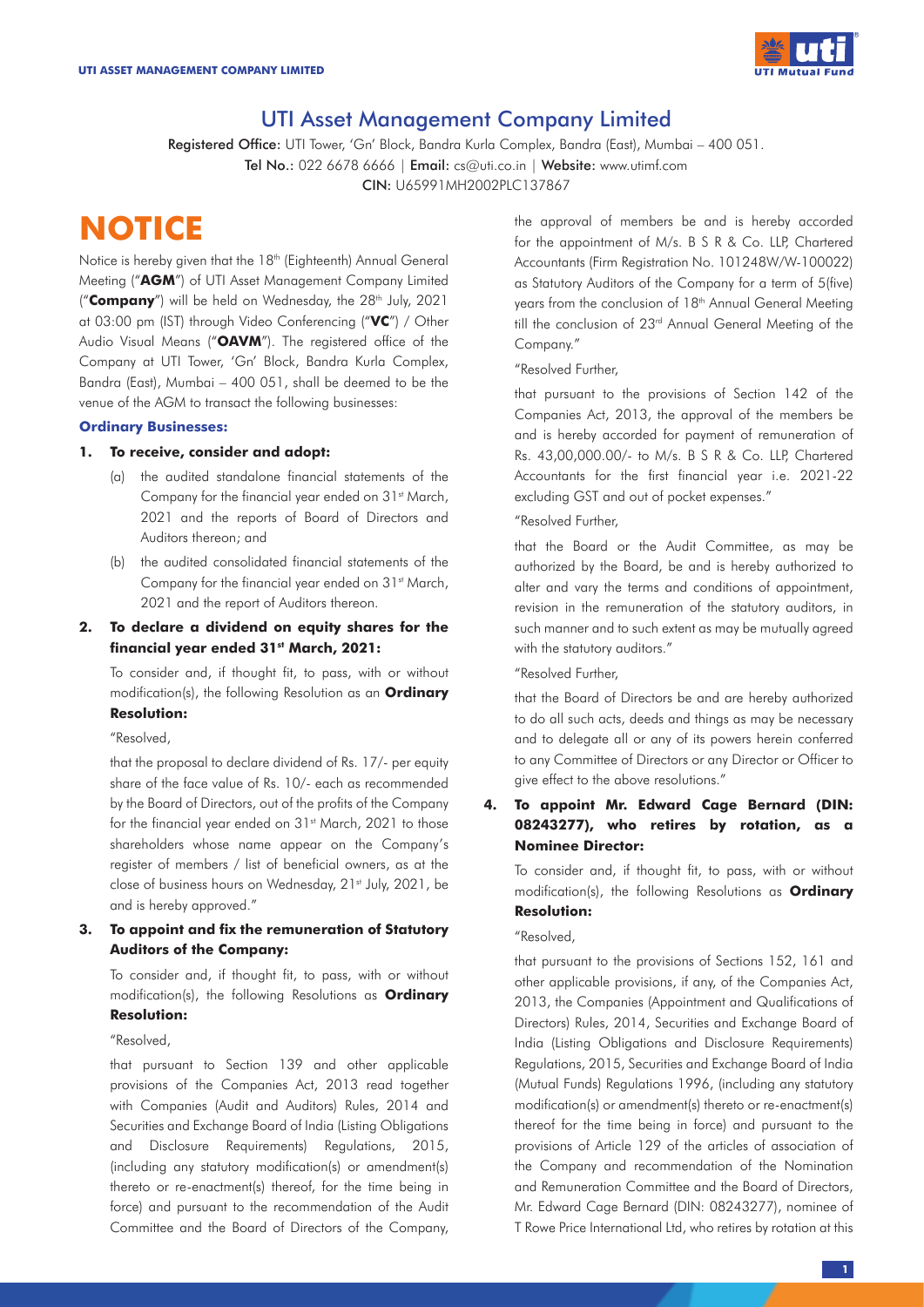

AGM and who has provided his consent to act as director of the Company, be and is hereby appointed as Nominee Director (Non-Executive) of the Company with effect from 29<sup>th</sup> July, 2021, liable to retire by rotation."

"Resolved Further,

that the Company takes note of the consent received from Mr. Edward Cage Bernard (DIN: 08243277) to act as a Nominee Director (Non-Executive) of the Company."

"Resolved Further,

that the Board of Directors be and is hereby authorized to do all such acts, deeds and things as may be necessary and to delegate all or any of its powers herein conferred to any Committee of Directors or any Director or officer to give effect to above resolutions."

# **Special Businesses: -**

# **5. To appoint Mr. Sanjay Varshneya (DIN: 08161701) as a Nominee Director:**

To consider and, if thought fit, to pass, with or without modification(s), the following Resolutions as **Ordinary Resolution:**

"Resolved,

that pursuant to the provisions of Sections 152, 161 and other applicable provisions, if any, of the Companies Act, 2013 ("**Act**"), the Companies (Appointment and Qualifications of Directors) Rules, 2014, Securities and Exchange Board of India (Listing Obligations and Disclosure Requirements) Regulations, 2015, Securities and Exchange Board of India (Mutual Funds) Regulations 1996 (including any statutory modification(s) or amendment(s) thereto or re-enactment(s) thereof for the time being in force) and pursuant to the provisions of Article 129 of the articles of association of the Company and recommendation of the Nomination and Remuneration Committee and the Board of Directors, Mr. Sanjay Varshneya (DIN: 08161701), nominee of Punjab National Bank, who has provided his consent to act as director of the Company and in respect of whom the Company has received a notice in writing from a member under Section 160 of the Act proposing his candidature for the office of Director, be and is hereby appointed as a Nominee Director of the Company with effect from 29<sup>th</sup> July, 2021, liable to retire by rotation."

"Resolved Further,

that the Company takes note of the consent received from Mr. Sanjay Varshneya (DIN: 08161701) to act as Nominee Director of the Company."

# "Resolved Further,

that the Board of Directors be and is hereby authorized to do all such acts, deeds and things as may be necessary and to delegate all or any of its powers herein conferred to any Committee of Directors or any Director or officer to give effect to the above resolutions."

# **6. To re-appoint Mr. Deepak Kumar Chatterjee (DIN: 03379600) as an independent director:**

To consider and, if thought fit, to pass, with or without modification(s), the following Resolutions as **Special Resolution:**

#### "Resolved,

that pursuant to the provisions of Sections 149, 150 and 152 read with Schedule IV and other applicable provisions, if any, of the Companies Act, 2013 ("**Act**") read together with Companies (Appointment and Qualifications of Directors) Rules, 2014, Securities and Exchange Board of India (Listing Obligations and Disclosure Requirements) Regulations, 2015 ("**Listing Regulations**"), Securities and Exchange Board of India (Mutual Funds) Regulations, 1996, (including any statutory modification(s) or amendment(s) thereto or re-enactment(s) thereof for the time being in force) and pursuant to the provisions of the articles of association of the Company and recommendation of the Nomination and Remuneration Committee and the Board of Directors, Mr. Deepak Kumar Chatterjee (DIN: 03379600), who has provided his consent to act as an independent director of the Company and submitted a declaration that he meets the criteria for appointment as an independent director under the Act and Listing Regulations and who is eligible for re-appointment under applicable laws and in respect of whom the Company has received a notice in writing from a member under Section 160 of the Act proposing his candidature for the office of Director, be and is hereby re-appointed as an Independent Director of the Company for another term of 5 (five) consecutive years from  $29<sup>th</sup>$  July,  $2021$  to  $28<sup>th</sup>$  July,  $2026$ , not liable to retire by rotation."

"Resolved Further,

that the Company takes note of the consent received from Mr. Deepak Kumar Chatterjee (DIN: 03379600) to act as an Independent Director of the Company."

# "Resolved Further,

that the Board of Directors be and are hereby authorized to do all such acts, deeds and things as may be necessary and to delegate all or any of its powers herein conferred to any Committee of Directors or any Director or officer to give effect to the above resolutions."

# **7. To ratify UTI AMC Employee Stock Option Scheme-2007:**

To consider and, if thought fit, to pass, with or without modification(s), the following Resolutions as **Special Resolution:**

### "Resolved,

that pursuant to the provisions of Section 62 of the Companies Act, 2013 (the "**Act**") read with Rule 12 of the Companies (Share Capital and Debentures) Rules, 2014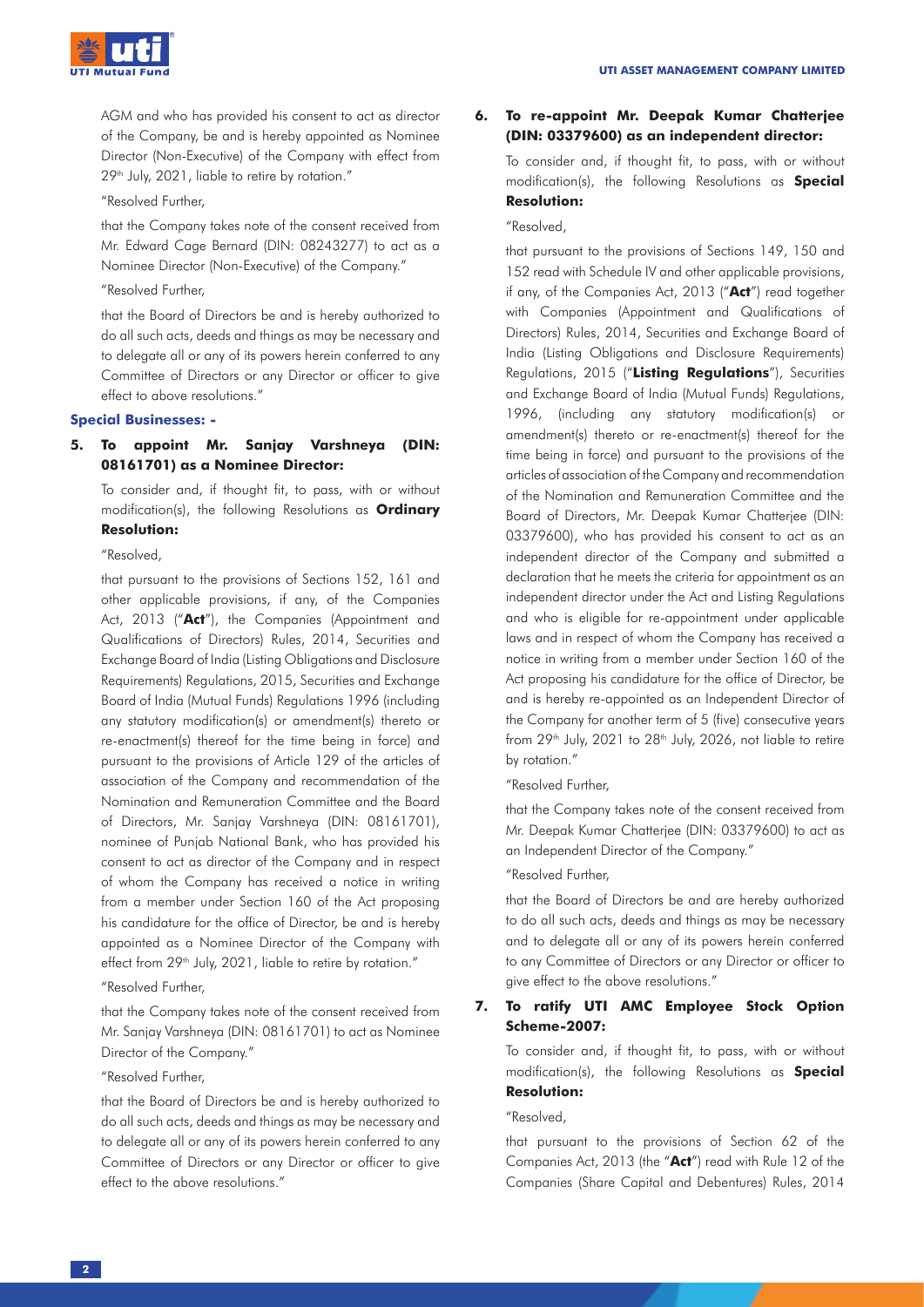("**Rules**") and all other applicable provisions, if any, of the Act and the Rules notified thereunder (including any statutory modification(s) or re-enactment thereof, for the time being in force), and pursuant to the applicable provisions of the Securities and Exchange Board of India (Share Based Employee Benefits) Regulations, 2014, as amended, read with the circular issued by the Securities and Exchange Board of India dated 16<sup>th</sup> June, 2015, bearing number CIR/CFD/ POLICY CELL/2/2015 ("**SEBI SBEB Regulations**"), the Securities and Exchange Board of India (Listing Obligations and Disclosure Requirements) Regulations, 2015 (the "**Listing Regulations**") (collectively referred as "**SEBI Regulations**"), for the time being in force and as may be modified from time to time, provisions contained in the memorandum of association and the articles of association of the Company, and such other rules, regulations, circulars and guidelines of any / various statutory / regulatory authority(ies) that are or may become applicable (collectively referred herein as the "**Applicable Laws**"), subject to such approvals, consents and permissions as may be required from appropriate regulatory authorities/ institutions, the members of the Company hereby ratify the UTI AMC Employee Stock Option Scheme-2007 ("**ESOP Scheme**") formulated and implemented prior to the initial public offering of the Company, which was approved and adopted by the members in the annual general meeting of the Company held on 18<sup>th</sup> September, 2007 and further amendments were approved at the extra ordinary general meeting of the Company held on 20<sup>th</sup> December, 2007 and 16<sup>th</sup> December, 2019 respectively, in accordance with applicable statutory provisions."

#### "Resolved Further,

that the members hereby approves to grant authority to the nomination and remuneration committee ("**NRC**") and / or the board of directors of the Company ("**Board**") to exercise such powers, including the powers, conferred by this resolution, to create, offer, issue and allot at any time, to the eligible employees of the Company, existing & future directors (including whole-time directors and nonexecutive directors but excluding independent directors) of the Company, under the ESOP Scheme, on payment of the requisite exercise price to the Company, on such terms and conditions as may be fixed or determined by the NRC and / or the Board in accordance with the ESOP Scheme."

#### "Resolved Further,

that the equity shares, if any, issued/allotted from time to time in accordance with the ESOP Scheme, shall rank paripassu in all respects with the existing equity shares of the Company."

#### "Resolved Further,

that members of the Company hereby authorize NRC and / or the Board to vary, amend, modify, change, revise or alter the terms and conditions of the ESOP Scheme, in accordance with applicable laws prevailing from time to time, as it may deem fit, to give effect to the above resolutions."



#### "Resolved Further,

that for the purpose of bringing into effect the amendments to the ESOP Scheme and generally for giving effect to these resolutions, each member of the Board (including any committee thereof) or any officer authorised by the Board are hereby severally or/and jointly authorized, on behalf of the Company, to do all such acts, matters, deeds and things, including to settle any doubt that may arise and to finalise and execute all documents and writings as may be necessary and make such filings/applications with the regulatory authorities, including Registrar of Companies, Maharashtra at Mumbai and Reserve Bank of India ("**RBI**") and to take all steps and do all things and give such directions as may be required, necessary, expedient, incidental or desirable for giving effect to the above."

#### "Resolved Further,

that the Whole-Time Director and Chief Executive Officer / Managing Director or the Company Secretary are authorised to certify the true copy of the aforesaid resolutions."

# **8. To amend UTI AMC Employee Stock Option Scheme-2007:**

To consider and, if thought fit, to pass, with or without modification(s), the following Resolutions as **Special Resolution:**

#### "Resolved,

that pursuant to the provisions of Section 62 of the Companies Act, 2013 (the "**Act**") read with Rule 12 of the Companies (Share Capital and Debentures) Rules, 2014 ("**Rules**") and all other applicable provisions, if any, of the Act and the Rules notified thereunder (including any statutory modification(s) or re-enactment thereof, for the time being in force), and pursuant to the applicable provisions of the Securities and Exchange Board of India (Share Based Employee Benefits) Regulations, 2014, as amended, read with the circular issued by the Securities and Exchange Board of India dated 16<sup>th</sup> June, 2015, bearing number CIR/CFD/POLICY CELL/2/2015 ("**SEBI SBEB Regulations**"), the Securities and Exchange Board of India (Listing Obligations and Disclosure Requirements) Regulations, 2015 (the "**Listing Regulations**") (collectively referred as "**SEBI Regulations**"), for the time being in force and as may be modified from time to time, provisions contained in the memorandum of association and the articles of association of the Company, and such other rules, regulations, circulars and guidelines of any / various statutory / regulatory authority(ies) that are or may become applicable (collectively referred herein as the "**Applicable Laws**"), subject to such approvals, consents and permissions as may be required from appropriate regulatory authorities/institutions, the consent of members of the Company be and is hereby accorded to amend clause 8 (a) and 8 (b) of the UTI AMC Employee Stock Option Scheme-2007 ("**ESOP Scheme**") as under: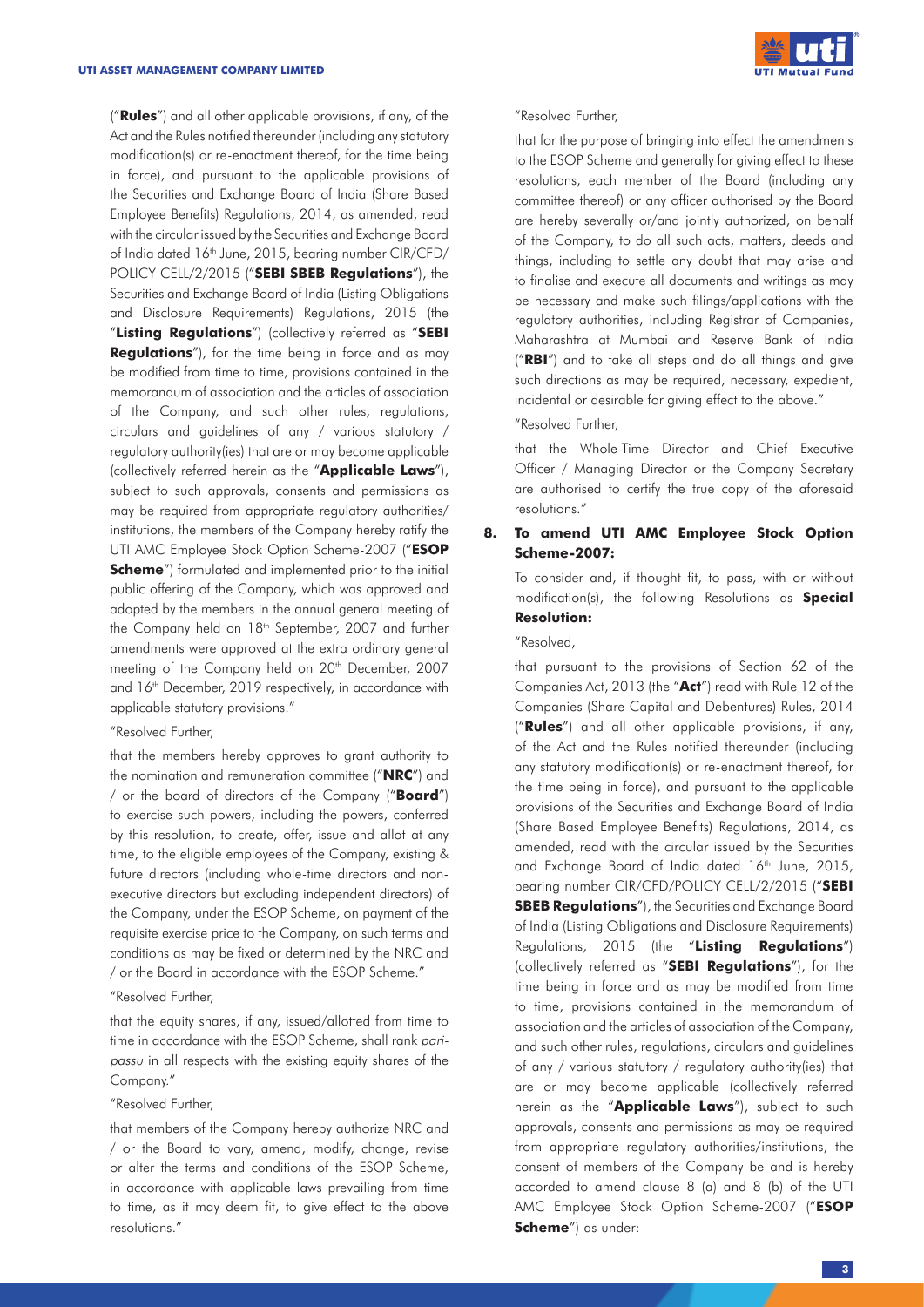

- a) As may be determined by the compensation committee and in any case not later than 3 (three) years from the date of each vesting of options for the options granted in 2019. The exercise period for subsequent grants shall not be later than 5 (five) years from the date of each vesting of options.
- b) In the event of retirement or an early retirement of an employee specifically approved by the Company, the vested options may be exercised by the employee immediately after, but in no event later than 3 (three) years (for 2019 grants) and 5 (five) years for subsequent grants from the date of the employee's retirement or the normal exercise period of the vesting, whichever is earlier. Vested options not exercised within the aforementioned period, shall lapse upon the expiry of the period specified herein."

# "Resolved Further,

that it is hereby noted that the amendment to the ESOP Scheme and the changes are not prejudicial / detrimental to the interests of the current option holders of the Company."

# "Resolved Further,

that the Board is hereby authorized to vary, amend, modify, change, revise or alter the terms and conditions of the ESOP Scheme, in accordance with applicable laws prevailing from time to time, as it may deem fit, to give effect to the above resolutions."

## "Resolved Further,

that for the purpose of bringing into effect the amendments to the ESOP Scheme and generally for giving effect to these resolutions, each member of the Board (including any committee thereof) or any officer authorized by the Board, are hereby severally or/and jointly authorized, on behalf of the Company, to do all such acts, matters, deeds and things, including to settle any doubt that may arise and to finalise and execute all documents and writings as may be necessary and make such filings/applications with the regulatory authorities, including Registrar of Companies, Maharashtra at Mumbai and Reserve Bank of India ("**RBI**") and to take all steps and do all things and give such directions as may be required, necessary, expedient, incidental or desirable for giving effect to the above resolutions."

#### "Resolved Further,

that the Whole-Time Director and Chief Executive Officer / Managing Director or the Company Secretary are authorised to certify the true copy of the aforesaid resolutions."

# **9. To approve grant of stock options to the employees of the subsidiaries of the Company:**

To consider and, if thought fit, to pass, with or without modification(s), the following Resolutions as **Special Resolution:**

#### "Resolved,

that pursuant to the provisions of Section 62 of the Companies Act, 2013 (the "**Act**") read with Rule 12 of the Companies (Share Capital and Debentures) Rules, 2014 ("**Rules**") and all other applicable provisions, if any, of the Act and the Rules notified thereunder (including any statutory modification(s) or re-enactment thereof, for the time being in force), and pursuant to the applicable provisions of the Securities and Exchange Board of India (Share Based Employee Benefits) Regulations, 2014, as amended, read with the circular issued by the Securities and Exchange Board of India dated 16<sup>th</sup> June, 2015, bearing number CIR/CFD/POLICY CELL/2/2015 ("**SEBI SBEB Regulations**"), the Securities and Exchange Board of India (Listing Obligations and Disclosure Requirements) Regulations, 2015 (the "**Listing Regulations**") (collectively referred as "**SEBI Regulations**"), for the time being in force and as may be modified from time to time, provisions contained in the memorandum of association and the articles of association of the Company, and such other rules, regulations, circulars and guidelines of any / various statutory / regulatory authority(ies) that are or may become applicable (collectively referred herein as the "**Applicable Laws**"), subject to such approvals, consents and permissions as may be required from appropriate regulatory authorities/institutions, the consent of members of the Company be and is hereby accorded to extend the benefits and coverage of the UTI AMC Employee Stock Option Scheme-2007 ("**ESOP Scheme**") to the employees of the subsidiaries (present and future), and grant option under the ESOP Scheme which was formulated and implemented prior to the initial public offering of the Company, which was approved and adopted by the members in the annual general meeting of the Company held on 18<sup>th</sup> September, 2007 and further amendments were approved at the extra ordinary general meeting of the Company held on 20<sup>th</sup> December, 2007 and 16<sup>th</sup> December, 2019 respectively, in accordance with applicable statutory provisions."

#### "Resolved Further,

that the approval of the members be and is hereby accorded to the nomination and renumeration committee ("**NRC**") and/or the board of directors of the Company ("**Board**") to grant, issue, offer and allot at any time or from time to time to and for the benefit of the present and future permanent employee(s) and director(s) of the Company, or its subsidiaries, identified by the Board and/or the nomination and remuneration committee of the Company in accordance with applicable law, except independent director(s) and director who directly or indirectly holds more than 10% (ten percent) of the issued capital, such number of options under the ESOP Scheme, which will not exceed the limits approved by the Board and the shareholders."

#### "Resolved Further,

that the said options may be granted and the shares may be allotted in accordance with the ESOP Scheme directly to such employees."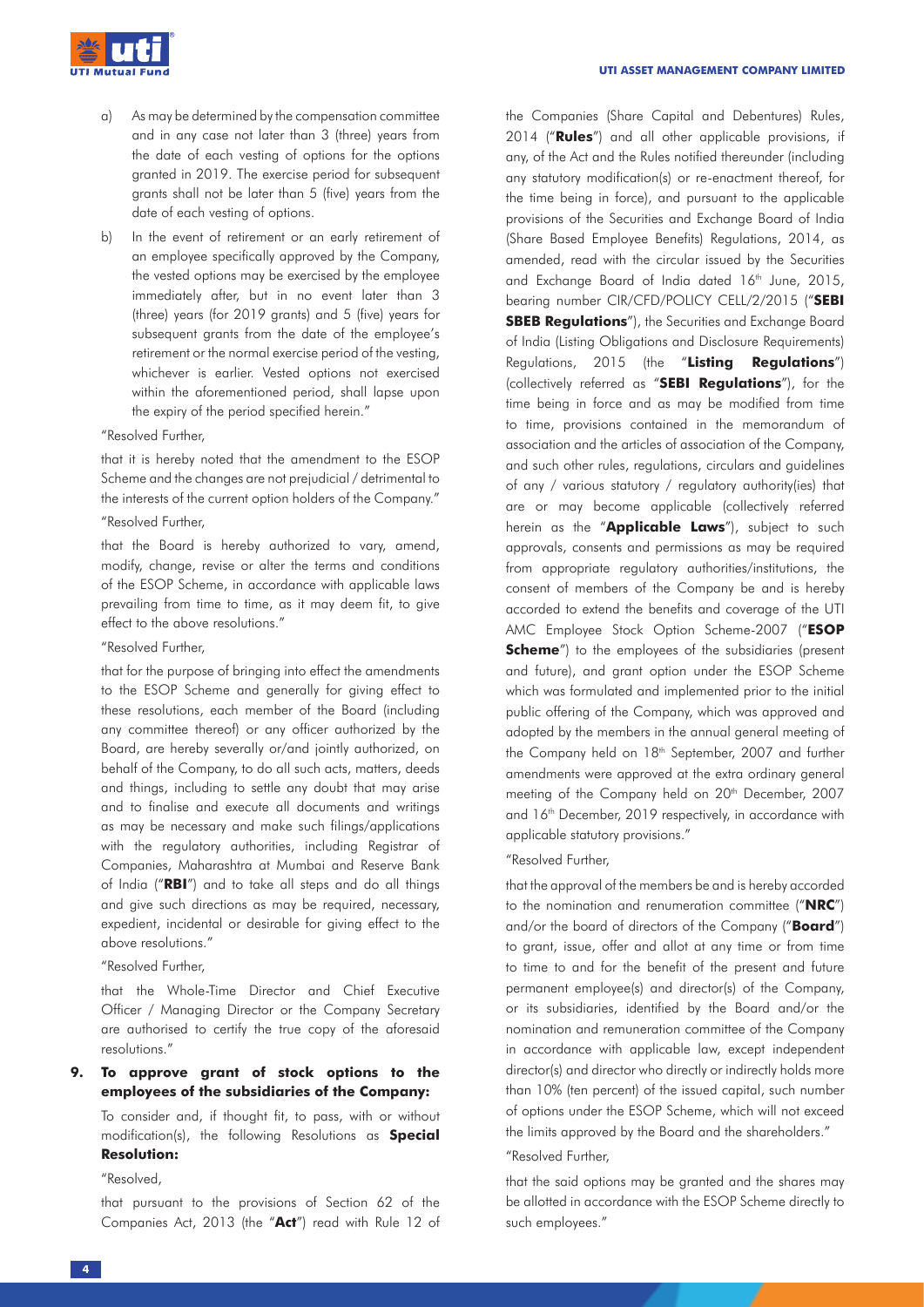

#### "Resolved Further,

that the approval of the members is accorded to the NRC and / or the Board to implement, administer/superintend the ESOP Scheme, including identifying the employees and determining the number of options that may be offered to them pursuant to the ESOP Scheme."

# "Resolved Further,

that the equity shares, if any, issued/allotted from time to time in accordance with the ESOP Scheme, shall rank paripassu in all respects with the existing equity shares of the Company."

#### "Resolved Further,

that members of the Company hereby authorize NRC and / or the Board to vary, amend, modify, change, revise or alter the terms and conditions of the ESOP Scheme, in accordance with applicable laws prevailing from time to time, as it may deem fit, to give effect to the above resolutions."

# "Resolved Further,

that for the purpose of bringing into effect the amendments to the ESOP Scheme and generally for giving effect to these resolutions, each member of the Board (including any committee thereof) or any officer authorized by the Board, are hereby severally or/and jointly authorized, on behalf of the Company, to do all such acts, matters, deeds and things, including to settle any doubt that may arise and to finalise and execute all documents and writings as may be necessary and make such filings/applications with the regulatory authorities, including Registrar of Companies, Maharashtra at Mumbai and Reserve Bank of India ("**RBI**") and to take all steps and do all things and give such directions as may be required, necessary, expedient, incidental or desirable for giving effect to the above."

"Resolved Further,

that the Whole-Time Director and Chief Executive Officer / Managing Director or the Company Secretary are authorised to certify the true copy of the aforesaid resolutions."

### **By Order of the Board of Directors**

# **Arvind Patkar (Company Secretary and Compliance Officer)** Membership No. A21577

**Place:** Mumbai **Date:** 30 June, 2021

### **Registered Office**:

UTI Asset Management Company Limited UTI Tower, 'Gn' Block, Bandra Kurla Complex, Bandra (East), Mumbai – 400 051

#### **Notes:**

- 1. Pursuant to the General Circular nos. 14/2020, 17/2020, 20/2020 and 02/2021 dated 8<sup>th</sup> April, 2020, 13<sup>th</sup> April,  $2020$ ,  $5<sup>th</sup>$  May, 2020 and 13<sup>th</sup> January, 2021 respectively, issued by the Ministry of Corporate Affairs (MCA) and Circular nos. SEBI/HO/CFD/CMD1/CIR/P/2020/79 and SEBI/HO/CFD/CMD2/CIR/P/2021/11 dated 12<sup>th</sup> May, 2020 and 15<sup>th</sup> January, 2021 respectively, issued by the Securities and Exchange Board of India ("**SEBI**") in view of the prevailing circumstances on account of pandemic caused by Covid-19, requiring social distancing norms and continuing restrictions on the movement of people at several places in the country, the companies are permitted to conduct the Annual General Meeting ("**AGM**") through Video Conferencing / Other Audio Visual Means (VC/ OAVM) during the calendar year 2021. In accordance with the MCA & SEBI Circulars read with the provisions of Companies Act, 2013 (the "**Act**") and Securities and Exchange Board of India (Listing Obligations and Disclosure Requirements) Regulations, 2015 (the "**Listing**  Regulations"), the 18<sup>th</sup> AGM of the Company is being held through VC/OAVM without the physical presence of the members at the common venue.
- 2. Pursuant to the provision of Section 102 of the Act, a statement setting out the material facts relating to businesses under item no. 3 to 9 are annexed herein as an explanatory statement and the same should be taken as a part of this Notice.
- 3. Members joining the 18<sup>th</sup> AGM through VC / OAVM shall be counted for the purpose of reckoning the quorum under Section 103 of the Act.
- 4. Under the normal circumstances, a member entitled to attend and vote at the meeting is entitled to appoint a proxy to attend and vote instead of himself and such a proxy need not be a member of the Company. Since this AGM is being convened through VC / OAVM, and in accordance with the MCA & SEBI Circulars, the facility for appointment of proxies by the Members will not be available for this AGM; therefore, Proxy Form and Attendance Slip including Route Map are not annexed to this Notice.
- 5. In accordance with Regulations 26 (4) and 36 (3) of the Listing Regulations and provisions of the Secretarial Standard - 2 on General Meetings issued by the Institute of Company Secretaries of India, the relevant details in respect of Director(s) seeking appointment/re-appointment at this AGM is also annexed to this Notice. The Company has received the requisite consents/declarations from the Director(s) for their appointment/re-appointment under the Act and the rules made thereunder.
- 6. Corporate/Institutional Members (i.e. other than Individuals, Hindu Undivided Family, Non-Resident Indians etc.) are required to send scanned certified true copy (PDF Format) of the Board Resolution/ Power of Attorney/ Authority Letter etc., authorizing its representative to attend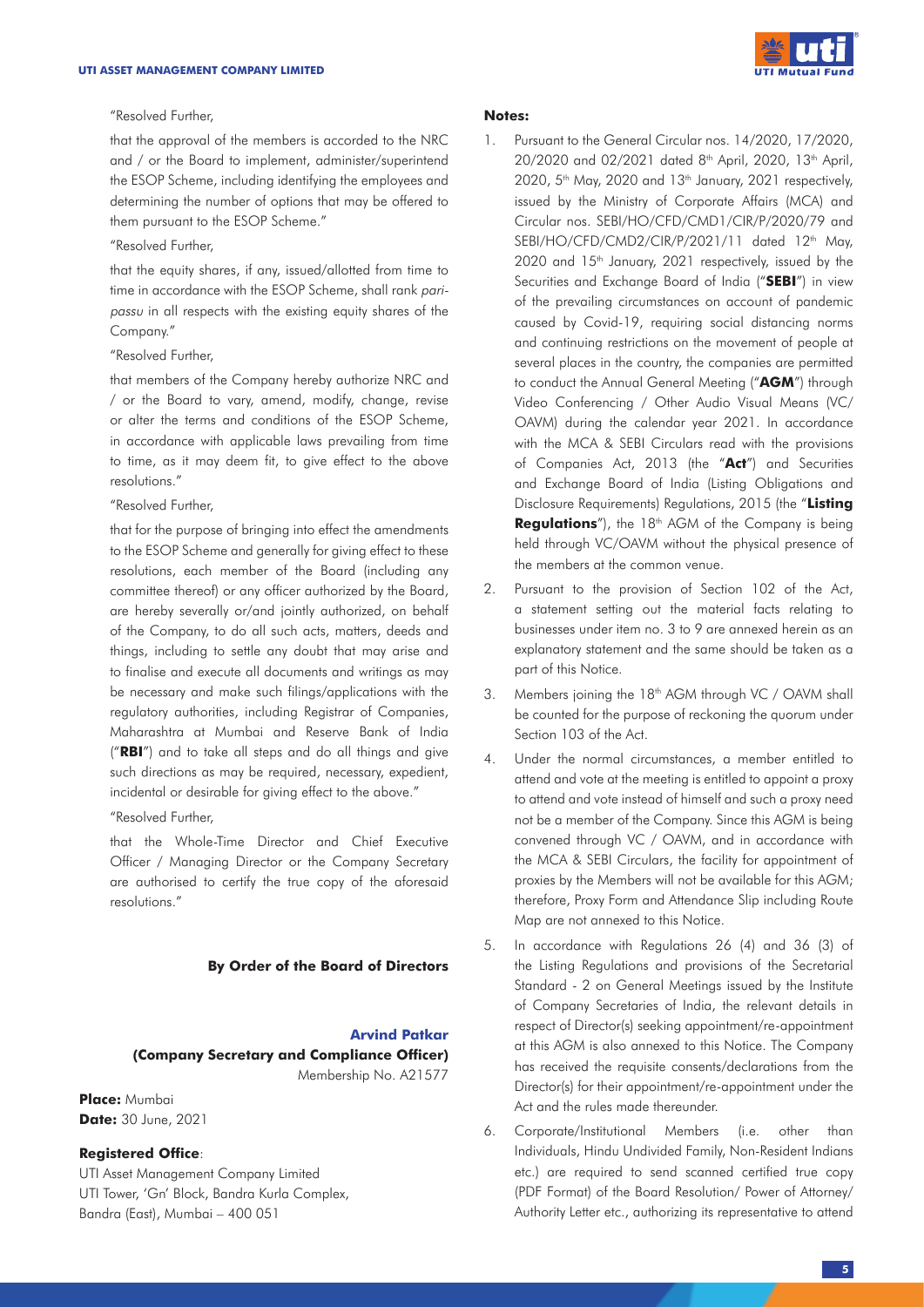

the 18<sup>th</sup> AGM through VC / OAVM and cast vote on its behalf together with attested specimen signature(s) of the duly authorised representative(s), to the Scrutinizer at vishal manseta@rediffmail.com with a copy marked to evoting@kfintech.com . The scanned image of the abovementioned documents should be in the naming format "Corporate Name\_Even No."

7. A dividend of Rs. 17/- (Seventeen) per equity share has been recommended by the Board of Directors for the financial year ended 31<sup>st</sup> March, 2021, subject to the approval of the members at this Annual General Meeting. The register of members and share transfer books of the Company will remain closed from Thursday, 22<sup>nd</sup> July, 2021 to Wednesday, 28<sup>th</sup> July, 2021 (both days inclusive) as book closure period for the year and members having their name in the register of member / list of beneficial owners as on Wednesday, 21<sup>st</sup> July, 2021 will be eligible to receive dividend, if declared.

# **Dispatch of Annual Report and Notice of AGM and procedure for registration of email address for obtaining copy of Annual Report:**

- 8. In compliance with MCA and SEBI Circulars, the Annual Report for financial year (FY) 2020-21 and the Notice of the 18<sup>th</sup> AGM, are being sent through electronic mode to those Members whose email addresses are registered with the Company / Registrar and Transfer Agent ("**RTA**") / Depositories owing to continuing difficulties involved in dispatch of physical copies of same.
- 9. The Annual Report for FY 2020-21 along with the Notice of 18<sup>th</sup> AGM is available on the website of the Company at https://www.utimf.com/uti-amc-shareholders/financialsfilings/annual-reports/, and on the website of National Stock Exchange of India Limited at www.nseindia.com and BSE Limited at www.bseindia.com (collectively referred as Stock Exchanges) and on the website of KFintech at https:// evoting.kfintech.com/.

# **Procedure for remote e-voting and e-voting at the AGM:**

- 10. In compliance with Section 108 of the Act read together with Rule 20 of the Companies (Management and Administration) Rules, 2014 and Regulation 44 of the Listing Regulations, as amended from time to time, Secretarial Standard - 2 on General Meetings, and relevant MCA and SEBI Circulars, the Company is pleased to provide to its Members, the facility to exercise their right to vote on the resolutions set forth in this Notice through e-voting services provided by KFintech. The members may cast their votes on electronic voting system from place other than the venue of the meeting (remote e-voting).
- 11. In pursuant to SEBI circular no. SEBI/HO/CFD/CMD/ CIR/P/2020/242 dated 9th December, 2020 on "e-Voting facility provided by Listed Companies", e-voting process has been enabled to all the individual demat account holders, by way of single login credential, through their

demat accounts / websites of Depositories / Depository Participants (DPs) in order to increase the efficiency of the voting process.

- 12. Individual demat account holders would be able to cast their vote without having to register again with the e-voting service provider ("**ESP**") thereby not only facilitating seamless authentication but also ease and convenience of participating in e-voting process. Shareholders are advised to update their mobile numbers and e-mail addresses with their DPs to access e-voting facility.
- 13. The Members holding shares either in physical form or demat form, whose names appear in the register of members / list of beneficial owners as on Wednesday, 21st July, 2021 i.e. **cut-off date**, are entitled to vote on Resolutions set forth in this Notice. Members are eligible to cast vote electronically only if they are holding shares as on the cut-off date. A person who is not the member of the Company as on the cut-off date shall treat this Notice of 18<sup>th</sup> AGM for information purpose only. Once the vote on a resolution(s) is cast by the Member, the Member shall not be allowed to change it subsequently.
- 14. Any person, who acquires shares of the Company and becomes a Member of the Company after sending of the Notice of 18th AGM and holding shares as of the cut-off date, may refer the detailed instructions mentioned below on remote e-voting as well as attending the AGM through VC / OAVM and casting votes during the AGM.
- 15. In case of Individual Shareholders holding securities in demat mode and who acquires shares of the Company and becomes a Member of the Company after sending of the Notice and holding shares as of the cut-off date may follow steps mentioned below under "Login method for remote e-voting for Individual shareholders holding shares in demat mode".
- 16. The remote e-voting period will commence at 09:00 a.m. IST on Sunday, 25<sup>th</sup> July, 2021 and will end at 05:00 p.m. IST on Tuesday, 27<sup>th</sup> July, 2021.
- 17. The facility for e-voting shall also be made available at the AGM for Members who have not already case their vote prior to the AGM by remote e-voting. The Members, who have cast their vote prior to the AGM by remote e-voting, may also attend the AGM but shall not be entitled to vote again. Further, a vote once cast by way of remote e-voting or at the AGM cannot be changed.
- 18. The voting rights of Members shall be in proportion to their shares in the paid-up equity share capital of the Company as on the cut-off date.
- 19. In case of joint holders attending the AGM, only such joint holder whose name appears as the first holder in the order of names as per register of member / list of beneficial owners will be entitled to vote at the AGM, provided that the votes are not already cast by remote e-voting by the first holder.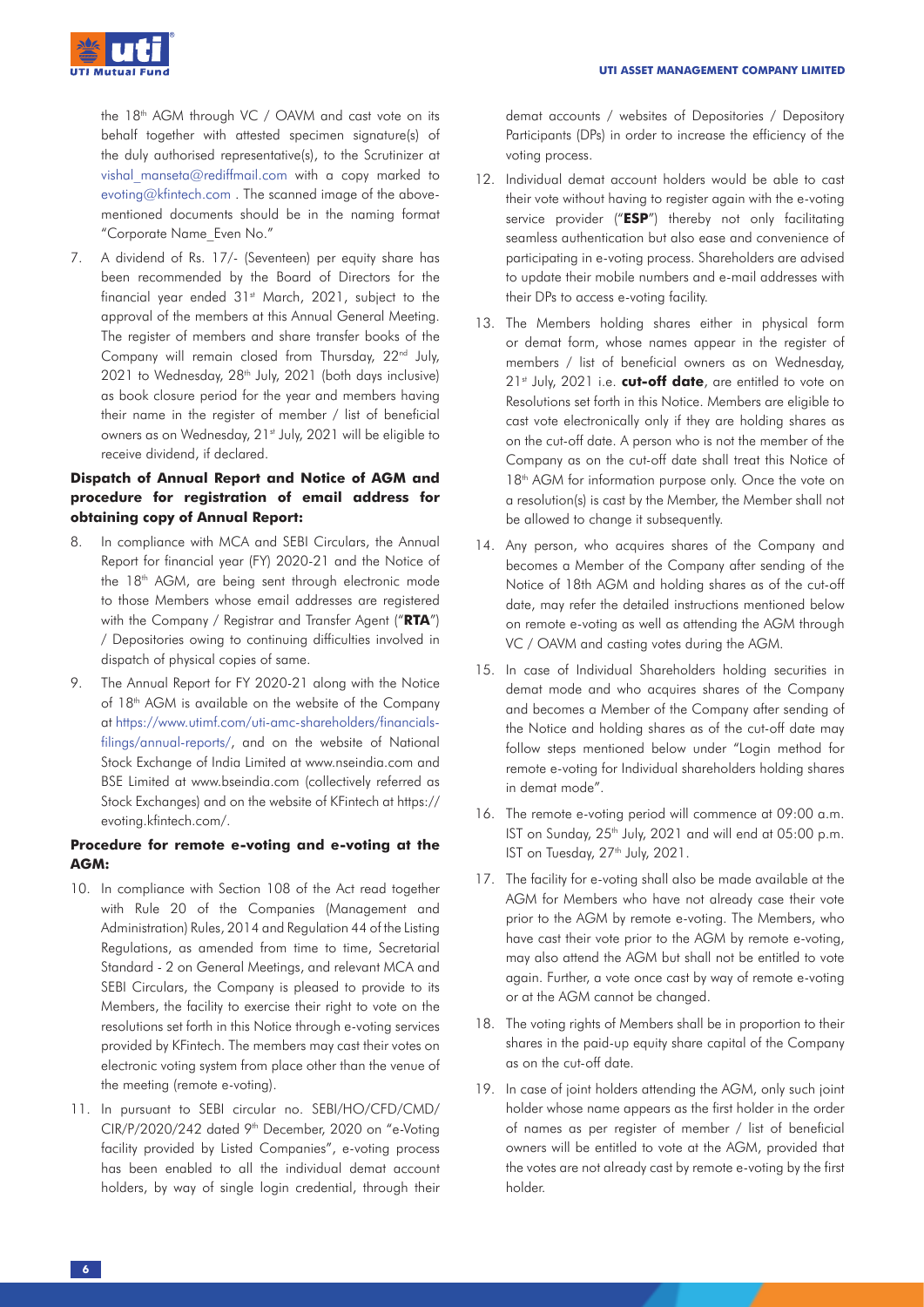#### **UTI ASSET MANAGEMENT COMPANY LIMITED**



- 20. The Board of Directors has appointed Mr. Vishal N. Manseta, Practicing Company Secretary (ACS 25183 and CP No. 8981), to act as the Scrutinizer, to scrutinize the entire e-voting process in a fair and transparent manner.
- 21. The Scrutinizer will, after the conclusion of e-voting at the Meeting, first count the votes cast during the AGM, thereafter unblock the votes cast through remote e-voting and make, not later than 48 hours of conclusion of the meeting, a consolidated Scrutinizer's Report and submit the

same to the Chairman. The results of the voting along with the Scrutinizer's Report will be announced within 48 (fortyeight) hours after the conclusion of the AGM, and the same shall also be placed on the website of the Company, the Stock Exchanges and KFintech.

22. The resolutions mentioned in the Notice of 18<sup>th</sup> AGM, if approved by the Members, shall be deemed to be passed on the date of AGM i.e. Wednesday, the 28<sup>th</sup> July, 2021.

# 23. **The details of the process and manner for remote e-voting is explained herein below:**

**Step 1 : Access to Depositories e-voting system in case of individual shareholders holding shares in demat mode.**

| <b>Type of</b><br><b>Shareholders</b>                                          | <b>Login Method</b>                                                                                                                                                                                                                                                                                                                                                                                                                                                                                                                                                                                                                                                                                                                                                                                                                                                                                                                                                                                                                                                                                                                                                                                                                                                                                                                                                                                                                                              |  |  |
|--------------------------------------------------------------------------------|------------------------------------------------------------------------------------------------------------------------------------------------------------------------------------------------------------------------------------------------------------------------------------------------------------------------------------------------------------------------------------------------------------------------------------------------------------------------------------------------------------------------------------------------------------------------------------------------------------------------------------------------------------------------------------------------------------------------------------------------------------------------------------------------------------------------------------------------------------------------------------------------------------------------------------------------------------------------------------------------------------------------------------------------------------------------------------------------------------------------------------------------------------------------------------------------------------------------------------------------------------------------------------------------------------------------------------------------------------------------------------------------------------------------------------------------------------------|--|--|
| Individual<br>Shareholders<br>holding securities<br>in demat mode<br>with NSDL | 1. User already registered for IDeAS facility:<br>Visit URL: https://eservices.nsdl.com.<br>Click on the "Beneficial Owner" icon under "Login" under 'IDeAS' section.<br>On the new page, enter User ID and Password. Post successful authentication, click on "Access to e-Voting".<br>Click on company name or e-voting service provider and you will be re-directed to e-voting service provider<br>website for casting the vote during the remote e-voting period.<br>2. User not registered for IDeAS e-Services:<br>To register click on link : https://eservices.nsdl.com.<br>Select "Register Online for IDeAS" or click at https://eservices.nsdl.com/SecureWeb/IdeasDirectReg.jsp.<br>Proceed with completing the required fields.<br>Follow steps given in points 1.<br>3. Alternatively, by directly accessing the e-voting website of NSDL:<br>Open URL: https://www.evoting.nsdl.com/.<br>Click on the icon "Login" which is available under 'Shareholder/Member' section.<br>A new screen will open. You will have to enter your User ID (i.e. your sixteen digit demat account number held<br>with NSDL), Password / OTP and a verification code as shown on the screen.<br>Post successful authentication, you will be requested to select the name of the company and the ESP name,<br>i.e. KFintech.<br>On successful selection, you will be redirected to KFintech e-Voting page for casting your vote during the<br>remote e-Voting period. |  |  |
| Individual<br>Shareholders<br>holding securities<br>in demat mode<br>with CDSL | 1. Existing user who have opted for Easi / Easiest<br>Visit URL: https://web.cdslindia.com/myeasi/home/login or URL: www.cdslindia.com.<br>Click on New System Myeasi.<br>Login with your registered user id and password.<br>The user will see the e-voting menu. The menu will have links of ESP i.e. KFintech e-Voting portal.<br>Click on eESP name to cast your vote.<br>2. User not registered for Easi/Easiest<br>Option to register is available at https://web.cdslindia.com/myeasi/Registration/EasiRegistration.<br>Proceed with completing the required fields.<br>Follow the steps given in point 1.<br>3. Alternatively, by directly accessing the e-voting website of CDSL<br>Visit URL: www.cdslindia.com<br>Provide your demat Account Number and PAN No.<br>System will authenticate user by sending OTP on registered mobile & email address as recorded in the demat<br>Account.<br>After successful authentication, user will be provided links for the respective ESP, i.e. KFintech where the<br>e-voting is in progress.                                                                                                                                                                                                                                                                                                                                                                                                                 |  |  |

### **Login method for remote e-voting for individual shareholders holding shares in demat mode.**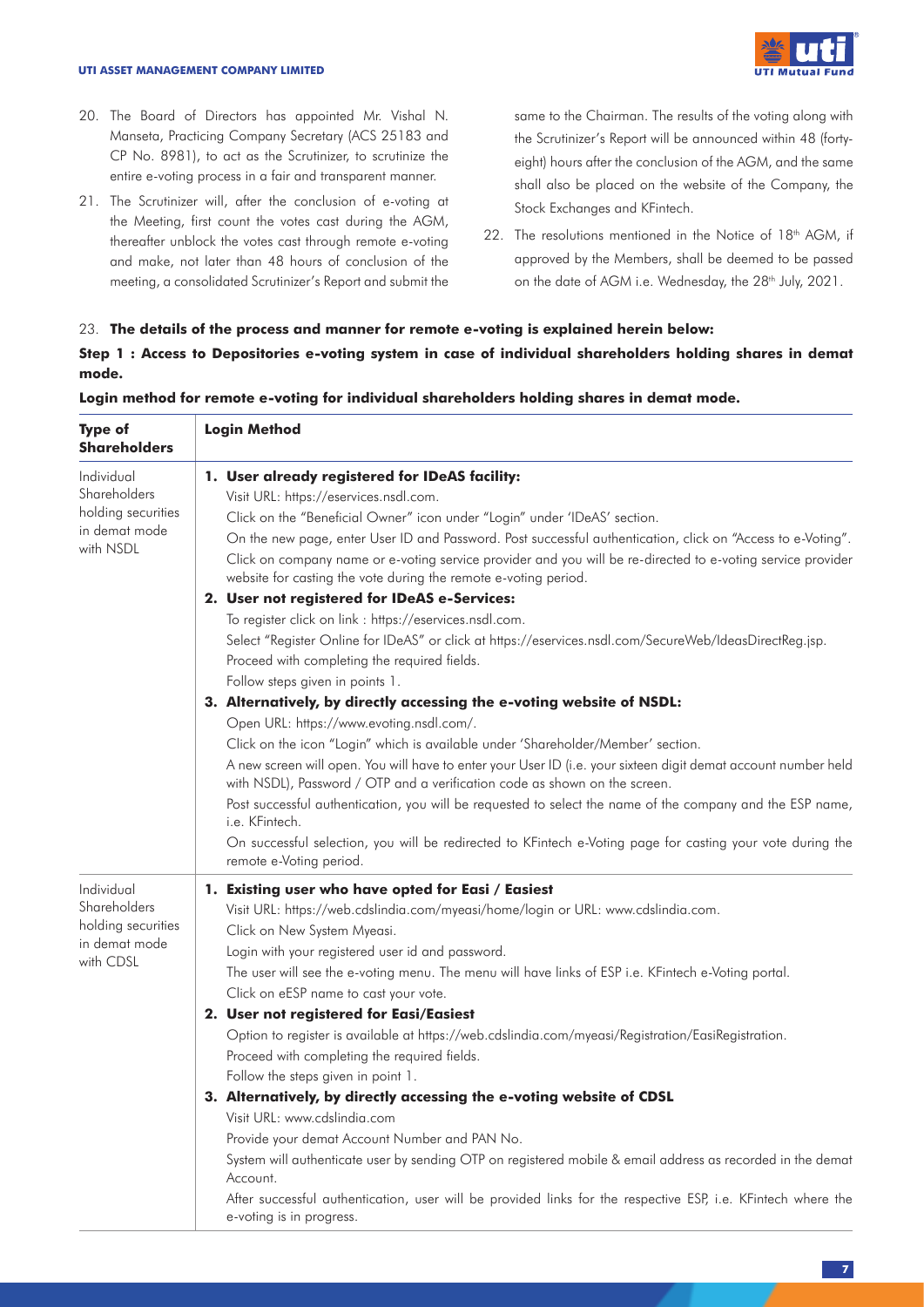

| <b>Type of</b><br><b>Shareholders</b> | <b>Login Method</b>                                                                                            |
|---------------------------------------|----------------------------------------------------------------------------------------------------------------|
| Individual                            | a. You can also login using the login credentials of your demat account through your DP registered with NSDL   |
| Shareholder login                     | /CDSL for e-Voting facility.                                                                                   |
| through their                         | b. Once logged-in, you will be able to see e-voting option. Once you click on e-voting option, you will be     |
| demat accounts                        | redirected to NSDL / CDSL site after successful authentication, wherein you can see e-voting feature.          |
| / Website of                          | c. Click on options available against company name or e-voting service provider – KFintech and you will be     |
| Depository                            | redirected to e-voting website of KFintech for casting your vote during the remote e-voting period without any |
| Participant                           | further authentication.                                                                                        |

Important note: Members who are unable to retrieve User Id / Password are advised to use forgot user Id and forgot password option available at respective websites.

# **Helpdesk for individual shareholders holding shares in demat mode for any technical issues related to login through Depository i.e. NSDL and CDSL.**

| Login type                | <b>Helpdesk details</b>                                                                                                              |  |  |  |
|---------------------------|--------------------------------------------------------------------------------------------------------------------------------------|--|--|--|
| Securities held with NSDL | Please contact NSDL helpdesk by sending a request at evoting@nsdl.co.in or call at toll free no.: 1800<br>1020 990 and 1800 22 44 30 |  |  |  |
| Securities held with CDSL | Please contact CDSL helpdesk by sending a request at helpdesk.evoting@cdslindia.com or contact at<br>022-23058738 or 022-23058542-43 |  |  |  |

# **Step 2 : Access to KFintech e-voting system in case of shareholders holding shares in physical and nonindividual shareholders in demat mode.**

# **Login method for e-voting for shareholders other than Individual's shareholders holding securities in demat mode and shareholders holding shares in physical mode.**

- (A) Members whose email addresses are registered with the Company/ Depository Participants(s), will receive an email from KFintech which will include details of e-voting event number (EVEN), user ID and password. They will have to follow the following process:
- i. Launch internet browser by typing the URL: https:// emeetings.kfintech.com/
- ii. Enter the login credentials (i.e. user Id and password). In case of physical folio, user Id will be EVEN (E-Voting Event Number) i.e. 5977, followed by folio number. In case of Demat account, user Id will be your DP Id and Client Id. However, if you are already registered with KFintech for e-voting, you can use your existing user Id and password for casting the vote.
- iii. After entering these details appropriately, click on "LOGIN".
- iv. You will now reach password change menu wherein you are required to mandatorily change your password. The new password shall comprise of minimum 8 characters with at least one upper case (A- Z), one lower case (a-z), one numeric value (0-9) and a special character ( $\omega$ , #, \$, etc.,). The system will prompt you to change your password and update your contact details like mobile number, email address, etc. on first login. You may also enter a

secret question and answer of your choice to retrieve your password in case you forget it. It is strongly recommended that you do not share your password with any other person and that you take utmost care to keep your password confidential.

- v. You need to login again with the new credentials.
- vi. On successful login, the system will prompt you to select the "EVEN" i.e., '5977- AGM" and click on "Submit".
- vii. On the voting page, enter the number of shares (which represents the number of votes) as on the cut-off date under "FOR/AGAINST" or alternatively, you may partially enter any number in "FOR" and partially "AGAINST" but the total number in "FOR/AGAINST" taken together shall not exceed your total shareholding as mentioned herein above. You may also choose the option ABSTAIN. If the Member does not indicate either "FOR" or "AGAINST" it will be treated as "ABSTAIN" and the shares held will not be counted under either head.
- viii. Members holding multiple folios/demat accounts shall choose the voting process separately for each folio/ demat account.
- ix. Voting has to be done for each item of the notice separately. In case you do not desire to cast your vote on any specific item, it will be treated as abstained.
- x. You may then cast your vote by selecting an appropriate option and click on "Submit".
- xi. A confirmation box will be displayed. Click "OK" to confirm else "CANCEL" to modify. Once you have voted on the resolution(s), you will not be allowed to modify your vote. During the voting period, Members can login any number of times till they have voted on the Resolution(s).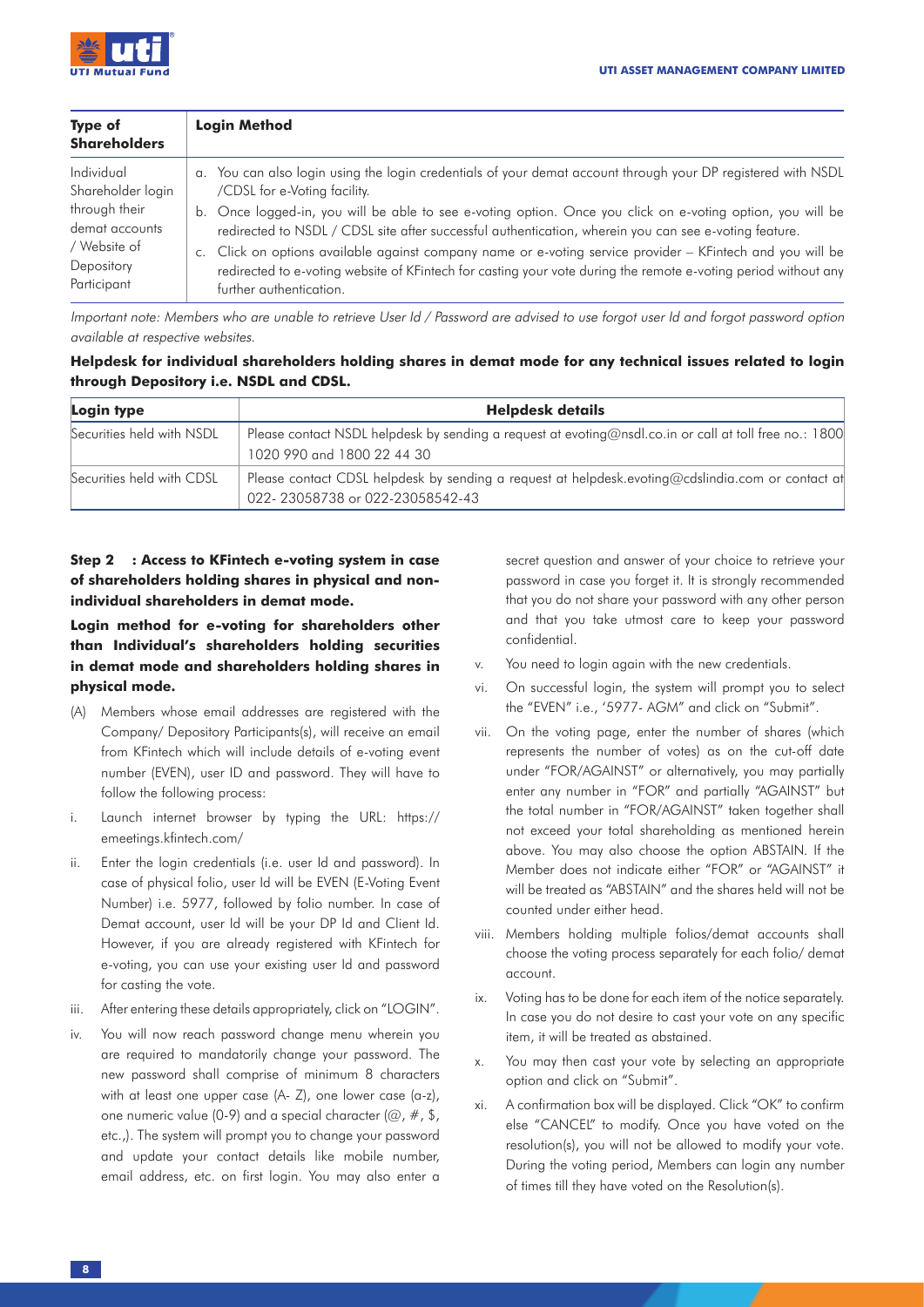#### **UTI ASSET MANAGEMENT COMPANY LIMITED**



- (B) Members whose email Ids are not registered with the Company/Depository Participants(s), and consequently the Annual Report, Notice of AGM and e-voting instructions cannot be serviced, will have to follow the following process:
- i. Members who have not registered their email address and in consequence to whom the Annual Report, Notice of AGM and e-voting instructions cannot be serviced, may temporarily get their email address and mobile number provided with KFintech, by accessing the link: https://ris. kfintech.com/clientservices/mobilereg/mobileemailreg. aspx. Members are requested to follow the process as guided to capture the email address and mobile number for sending the soft copy of the notice and e-voting instructions along with the User Id and Password. In case of any query, member may write to einward.ris@kfintech.com.
- ii. Alternatively, member may send an e-mail request at einward.ris@kfintech.com along with scanned copy of the signed request letter providing the email address, mobile number, self-attested PAN copy and Client Master copy in case of electronic folio and copy of share certificate in case of physical folio for sending the Annual report, Notice of AGM and the e-voting instructions.
- iii. Those members who have registered their e-mail address, mobile nos., postal address and bank account details are requested to validate/update their registered details by contacting the Depository Participant in case of shares held in electronic form or by contacting KFintech in case the shares held in physical form.
- iv. After receiving the e-voting instructions, please follow all steps above to cast your vote by electronic means.
- **v. Details of persons to be contacted for issues relating to e-voting:**

Ms. Krishna Priya M, Senior Manager - Corporate Registry, KFin Technologies Private Limited Unit: UTI Asset Management Company Limited Selenium Tower B, Plot 31-32, Gachibowli, Financial District, Nanakramguda, Hyderabad – 500 032. Toll Free No.: 1800 309 4001 E-mail: priya.maddula@kfintech.com

# **24. Process for joining the AGM through VC / OAVM: Instructions for all the shareholders, including individual, other than individual and physical, for attending the AGM of the Company through VC/ OAVM and e-voting during the meeting.**

i. Member are provided with the facility to attend the AGM through VC / OAVM platform of KFintech. Members may access the same at https://emeetings.kfintech.com/ by using the user id and password provided in the email received from the Company/KFintech. After logging in,

click on the Video Conference tab and select the EVEN of the Company. Click on the video symbol and accept the meeting etiquettes to join the meeting.

- ii. Please note that the members who do not have the user Id and password for e-voting or have forgotten the user Id and password may retrieve the same by following the remote e-voting instructions mentioned above.
- iii. Facility of joining the AGM through VC / OAVM shall open 15 minutes before the time scheduled for the AGM and will be available for Members on first come first served basis. The Members can join the AGM up to 15 minutes after the scheduled time of the AGM by following the procedure mentioned in the Notice.
- iv. Members are encouraged to join the Meeting through laptops/ desktops with Google Chrome (preferred browser), Safari, Internet Explorer, Microsoft Edge, Mozilla Firefox 22.
- v. Members will be required to grant access to the webcam to enable VC / OAVM. Further, Members connecting from mobile devices or tablets or through laptops connecting via mobile hotspot may experience audio/video loss due to fluctuation in their respective network. It is therefore recommended to use stable Wi-Fi or LAN connection to mitigate any kind of aforesaid glitches.
- vi. The Members who have not cast their vote through remote e-voting shall be eligible to cast their vote through e-voting system available during the AGM. E-voting during the AGM is integrated with the VC / OAVM platform. The Members may click on the voting icon displayed on the screen to cast their votes.
- vii. A Member can opt for only single mode of voting i.e., through remote e-voting or voting at the AGM. If a Member casts votes by both modes, then voting done through remote e-voting shall prevail and vote at the AGM shall be treated as invalid.
- viii. Facility of joining the AGM through VC / OAVM shall be available for at least 2000 members on first come first served basis. However, please note that pursuant to the MCA circulars, large shareholders (i.e. shareholders holding 2% or more shareholding), promoters, institutional investors, Directors, Key Managerial Personnel, chairpersons of the Audit Committee, Nomination and Remuneration Committee and Stakeholders Relationship Committee, auditors etc. may be allowed to attend the meeting without restriction on account of first come first served principle.
- ix. Institutional Members are encouraged to attend and vote at the AGM through VC / OAVM.
- x. In case a person has become a Member of the Company after dispatch of AGM Notice but on or before the cutoff date for e-voting, he/she may obtain the user Id and password in the manner as mentioned below: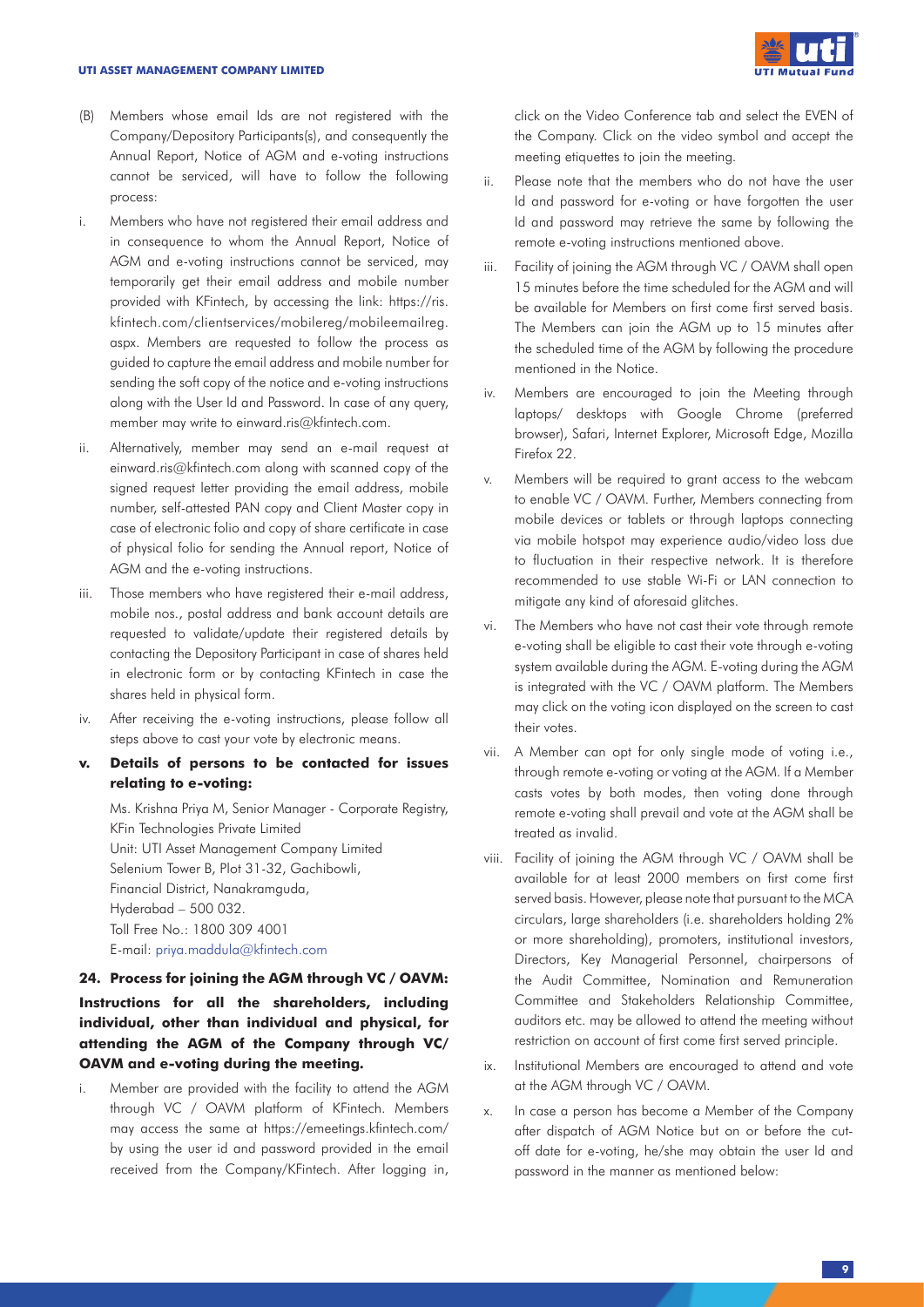- i. If the mobile number of the member is registered against Folio No./ DP ID Client ID, the member may send SMS: MYEPWD <space> E-Voting Event Number+Folio No. or DP ID Client ID to 9212993399
	- a. Example for NSDL:
	- b. MYEPWD <SPACE> IN12345612345678
	- c. Example for CDSL:
	- d. MYEPWD <SPACE> 1402345612345678
	- e. Example for Physical:
	- f. MYEPWD <SPACE> XXXX1234567890
- ii. If e-mail address or mobile number of the member is registered against Folio No. / DP ID Client ID, then on the home page of https://evoting.kfintech.com/, the member may click "Forgot Password" and enter Folio No. or DP ID Client ID and PAN to generate a password.
- XI. Members who may require any technical assistance or support before or during the AGM are requested to contact KFintech at toll free number 1800-309-4001 or write to them at evoting@kfintech.com.

## **Submission of Questions / queries:**

- 25. As the AGM is being conducted through VC / OAVM, for the smooth conduct of proceedings of the AGM, Members desiring any additional information with regard to Accounts/ Annual Report or want to express their views or have any question or query are requested to write to the Company at cs@uti.co.in along with their details viz. name, demat account number / folio number, email id, mobile number, at least 2 days before the date of the AGM (i.e. on or before  $26<sup>th</sup>$  July, 2021 till 5.00 p.m.) so as to enable the Management to keep the information ready. Please note that member questions/queries will be considered and responded during the AGM only if they continue to hold the shares as on cut-off date and if such questions/queries received by the Company till 5.00 p.m. IST on 26th July, 2021.
- 26. Post your Question: The Members who wish to post their questions prior to the meeting can do the same by visiting https://emeetings.kfintech.com. Please login through the user Id and password provided in the mail received from KFintech. On successful login, select 'Post Your Question' option which will opened from 24<sup>th</sup> July, 2021 to 26<sup>th</sup> July, 2021 (till 5.00 P.M.).
- 27. Speaker Registration: The Members who wish to speak during the meeting may register themselves as speakers for the AGM to express their views. They can visit https:// emeetings.kfintech.com and login through the user id and password provided in the mail received from KFintech. On successful login, select 'Speaker Registration' which will open from 25<sup>th</sup> July, 2021 to 27<sup>th</sup> July, 2021 (till 5.00 P.M.). Members shall be provided a 'queue number' before the meeting. The Company reserves the right to restrict the

speakers at the AGM to only those Members who have registered themselves, depending on the availability of time for the AGM.

28. In case of any query and/or grievance, in respect of voting by electronic means, Members may refer to the Help & Frequently Asked Questions (FAQs) and E-voting user manual available at the download section of https://evoting.kfintech.com (KFintech Website) or at evoting@kfintech.com or call KFintech's toll free No. 1800-309-4001 for any further clarifications.

# **Dividend Related Information:**

- 29. Subject to the provisions of Section 123 and other applicable provisions of the Act, dividend as recommended by the Board of Directors for the financial year ended on 31<sup>st</sup> March, 2021, if approved by the shareholders at the AGM, will be paid within a period of 30 days from the date of declaration, to those equity shareholders:
	- a) whose name appears as beneficial owners as at the end of business hours on Wednesday, 21st July, 2021 in the list of beneficial owners to be furnished by National Securities Depository Limited ("**NSDL**") and Central Depository Services (India) Limited ("**CDSL**") in respect of the shares held in electronic form; and
	- b) whose name appears as members in the register of members of the Company on Wednesday, 21<sup>st</sup> July, 2021.
- 30. The register of members and share transfer books of the Company will remain closed from Thursday, 22<sup>nd</sup> July, 2021 to Wednesday, 28<sup>th</sup> July, 2021 (both days inclusive).
- 31. Shareholders may note that the Income Tax Act, 1961 (the "**IT Act**"), as amended by the Finance Act, 2020, mandates that dividend paid or distributed by a company after 1st April, 2020 shall be taxable in the hands of shareholders. The Company shall therefore be required to deduct tax at source ("**TDS**") at the time of making the payment of final dividend. In order to enable us to determine the appropriate TDS rate as applicable, shareholders are requested to submit the following documents in accordance with the provisions of the IT Act:
	- (a) For resident shareholders, TDS shall be made under Section 194 of the IT Act at 10% on the amount of Dividend declared and paid by the Company in the financial year 2021-22 provided PAN is registered by the Shareholder. If PAN is not registered, TDS would be deducted at 20% as per Section 206AA of the IT Act.

However, no tax shall be deducted on the dividend payable to a resident individual if the total dividend to be received by them during financial year 2021- 22 does not exceed Rs. 5,000 and also in cases where shareholders provide Form 15G / Form 15H (applicable to individuals aged 60 years or more) subject to conditions specified in the IT Act. Registered shareholders may also submit any other document as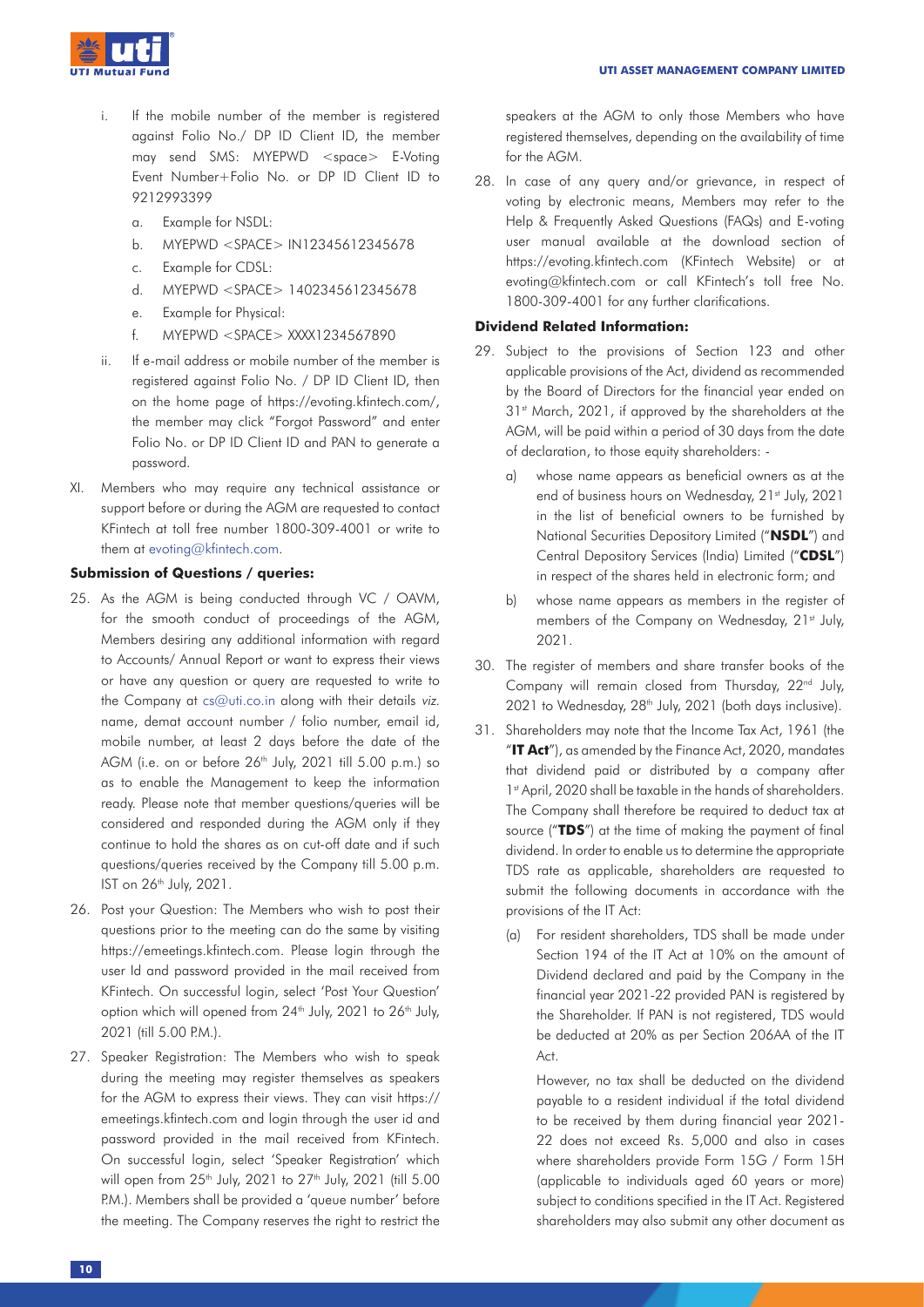

prescribed under the IT Act to claim a lower / Nil withholding tax. PAN is mandatory for shareholders providing Form 15G / Form 15H or any other document as mentioned above.

In order to provide exemption from withholding of tax, the following resident shareholders must provide a self-declaration as listed below:

- **Insurance companies:** A declaration that they are beneficial owners of shares held and qualify as insurers under the Insurance Act, 1938 along with self-attested PAN.
- **Mutual Funds:** A declaration that they are governed by the provisions of section 10(23D) of the Act along with copy of registration documents (self-attested).
- **Alternative Investment Fund (AIF) established in India:** A declaration that its income is exempt under section 10(23FBA) of the Act and they are established as Category I or Category II AIF under the SEBI regulations. Copy of registration documents (self-attested) should be provided.
- (b) For non-resident shareholders, taxes are required to be withheld in accordance with the provisions of Section 195 and other applicable sections of the IT Act, at the rates in force. The withholding tax shall be at the rate of 20% (plus applicable surcharge and cess) or as notified by the Government of India on the amount of dividend payable. However, as per Section 90 of the IT Act, non-resident shareholders have the option to be governed by the provisions of the Double Tax Avoidance Agreement ("**DTAA**") between India and the country of tax residence of the member, if they are more beneficial to them. For this purpose, i.e. to avail the benefits under the DTAA, non-resident shareholders will have to provide the following:
	- $\bullet$ Self-attested copy of PAN Card, if any, allotted by the Indian income tax authorities;
	- Self-attested copy of Tax Residency Certificate ("**TRC**") obtained from the tax authorities of the country of which the shareholder is resident;
	- Self-declaration in Form 10F, if all the details required in this form are not mentioned in the TRC;
	- Self-declaration by the non-resident shareholder of having no permanent establishment in India in accordance with the applicable Tax Treaty;
	- Self-declaration of beneficial ownership by the non-resident shareholder;
	- Self-attested copy of SEBI registration certificate in case of foreign institutional investors and foreign portfolio investors.

The Company is not obligated to apply the beneficial DTAA rates at the time of tax deduction / withholding on dividend amounts. Application of beneficial DTAA Rate shall depend upon the completeness and satisfactory review by the Company, of the documents submitted by Non- Resident shareholder.

Notwithstanding the above, tax shall be deducted at source at 20% (plus applicable surcharge and cess) on dividend paid to foreign institutional investors and foreign portfolio investors under section 196D of the Income Tax Act, 1961. Such TDS rate shall not be reduced on account of the application of the lower DTAA rate, if any.

(c) Section 206AB of the Income Tax Act

Rate of TDS @10% u/s 194 of the Act is subject to provisions of section 206AB of Act (effective from July 1, 2021) which introduces special provisions for TDS in respect of non-filers of income-tax return. As provided in section 206AB, tax is required to be deducted at the highest of following rates in case of payments to specified persons:

- at twice the rate specified in the relevant provision of the Act; or

- at twice the rate or rates in force; or
- at the rate of 5%.

Where sections 206AA and 206AB are applicable simultaneously i.e. the specified person has not submitted the PAN as well as not filed returns; the tax shall be deducted at the higher of the two rates prescribed in these two sections.

The term 'specified person' is defined in sub section (3) of section 206AB of the Act who satisfies the following conditions:

- A person who has not filed the income tax return for two previous years immediately prior to the previous year in which tax is required to be deducted, for which the time limit of filing of return of income under section 139(1) of the Act has expired; and
- The aggregate of TDS and TCS in his case is `50,000 or more in each of these two previous years. The non-resident who does not have the permanent establishment is excluded from the scope of a specified person.

To enable us to determine the appropriate TDS / withholding tax rate applicable, we request you to provide the above details and documents not later than 21st day, July, 2021.

Dividend will be paid after deducting the tax at source as under: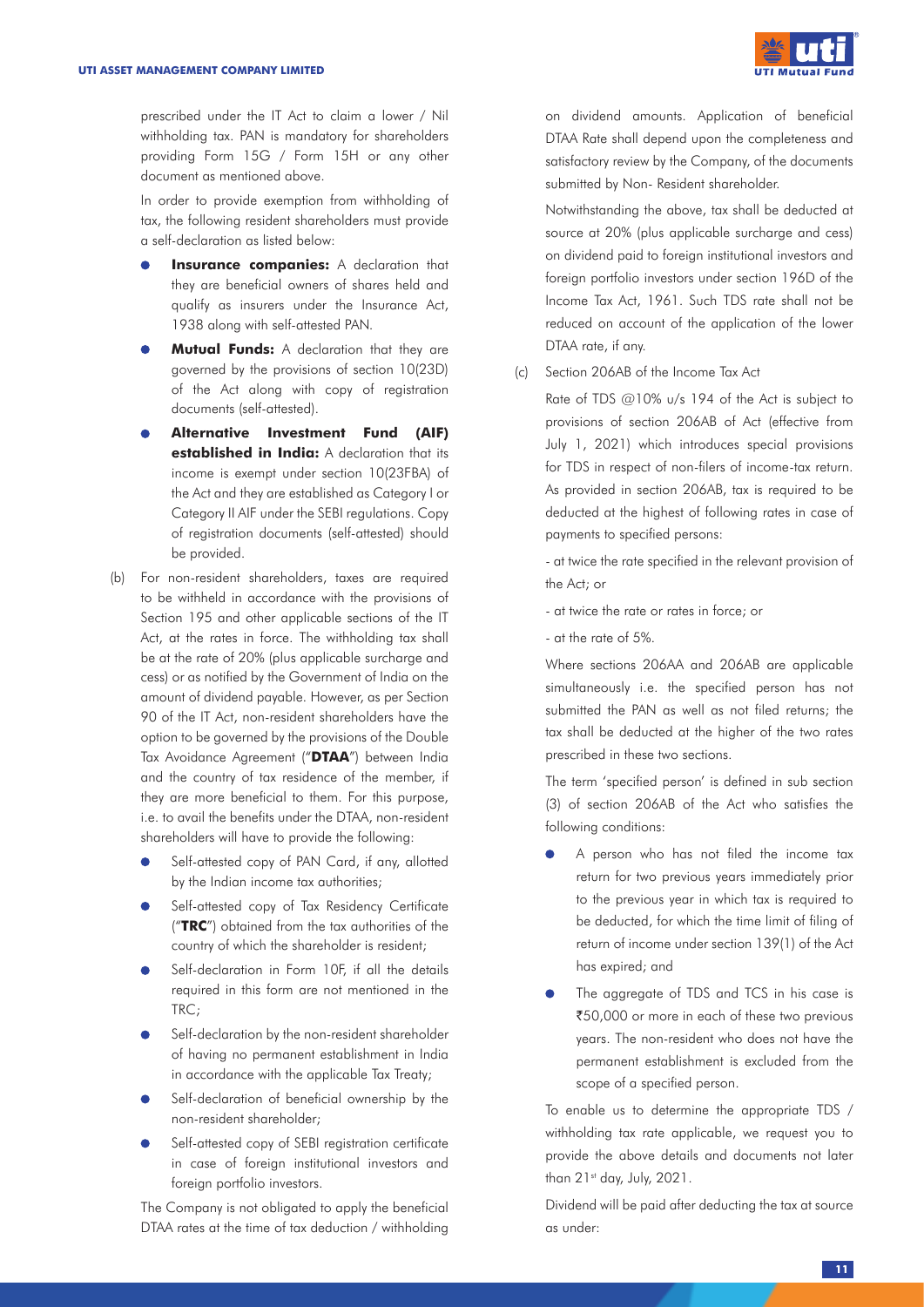

- NIL for resident shareholders receiving dividend upto Rs.5000 or in case Form 15G / Form 15H (as applicable) along with self-attested copy of the PAN is submitted.
- 10% for resident shareholders in case PAN is provided/available.
- 20% for resident shareholders, if PAN is not provided / not available.
- Tax will be assessed on the basis of documents submitted by the non-resident shareholders.
- 20% plus applicable surcharge and cess for non-resident shareholders in case the aforementioned documents are not submitted.
- Lower/ NIL TDS on submission of self-attested copy of the certificate issued under section 197 of the Income Tax Act, 1961.

Kindly note that the aforementioned documents should be uploaded with KFin Technologies Private Limited at https://ris.kfintech.com/form15 for resident/ NRI shareholders or emailed to einward.ris@kfintech. com. No communication on the tax determination / deduction shall be entertained after 21<sup>st</sup> day of July, 2021.

In case tax on dividend is deducted at a higher rate in the absence of receipt of the aforementioned details / documents, you would still have the option of claiming refund of the excess tax paid at the time of filing your income tax return. No claim shall lie against the Company for such taxes deducted.

- 32. While on the subject, we request you to submit / update your bank account details with your Depository Participant, in case you are holding shares in the electronic form. In case your shareholding is in the physical form, you will have to submit a scanned copy of a covering letter, duly signed by the shareholder(s), along with a cancelled cheque leaf with your name and bank account details and a copy of your PAN card, duly self-attested, with KFintech. This will facilitate receipt of dividend directly into your bank accounts. In case the cancelled cheque leaf does not bear the shareholders name, please attach a copy of the bank pass-book statement, duly self-attested. We also request you to register your email addresses and mobile numbers with the Company or the RTA at the abovementioned emails. Dividends will be paid through electronic mode to members who have updated their bank account details. Dividend warrants / demand drafts will be dispatched to the registered addresses of members who have not updated their bank account details.
- 33. Pursuant to the provisions of Sections 124 and 125 of the Act and the Investor Education and Protection Fund Authority (Accounting, Audit, Transfer and Refund) Rules, 2016 ("**IEPF Rules**") as amended, there is no amount of dividend remaining unclaimed / unpaid for a period of 7

(seven) years and/or unclaimed Equity Shares which are required to be transferred to the Investor Education and Protection Fund (IEPF). Members are requested to note that the dividend remaining unclaimed for a continuous period of 7 (seven) years from the date of transfer to the Company's Unpaid Dividend Account shall be transferred to the designated demat account of the IEPF. In addition, all equity shares in respect of which dividend has not been paid or claimed for seven consecutive years or more shall be transferred by the Company to demat account of the IEPF authority within a period of thirty days of such equity shares becoming due to be transferred to the IEPF. Members are entitled to claim shares and unclaimed dividends transferred to the IEPF authority back from the IEPF authority.

34. Pursuant to the relevant provisions of the IEPF Rules, including the names and last known addresses of the persons entitled to receive the sums lying in the account referred to in Section 125(2) of the Act, nature of the amount, the amount to which each person is entitled and due date for transfer to IEPF on its website at https://www. utimf.com/uti-amc-shareholders/unclaimed-dividend/ and this information is also available on the website of the IEPF authority. The concerned Members are requested to verify the details of their unclaimed dividend, if any, from the said websites and lodge their claim with KFintech, before the unclaimed dividends are transferred to the IEPF.

# **General Guidelines for shareholders:**

- 35. The Register of Directors and Key Managerial Personnel and their shareholding, maintained under Section 170 of the Act, the Certificate from Auditors of the Company certifying that the ESOP Schemes of the Company is being implemented in accordance with the Act, SEBI (Share Based Employee Benefits) Regulations, 2014 and other applicable laws, and the Register of Contracts or Arrangements in which the directors are interested, maintained under Section 189 of the Act, upon request, will be available for inspection electronically by the Members during the AGM. All documents referred to in the Notice requiring the approval of the Members at this meeting will also be available for electronic inspection without any fee by the Members from the date of circulation of this Notice up to the date of AGM. Members seeking to inspect such documents can send an email to cs@uti.co.in.
- 36. The shares of the Company are traded in dematerialized form since it eliminates all risks associated with physical shares and to ease the portfolio management. In accordance with Regulation 40 of the Listing Regulations, securities of the listed companies can only be transferred in demat form with effect from 1st April, 2019, except in case of request for transmission or transposition of securities. In view of this, Members holding shares in physical form are requested to consider converting their holding to demat form. Members can contact KFintech for assistance in this regard.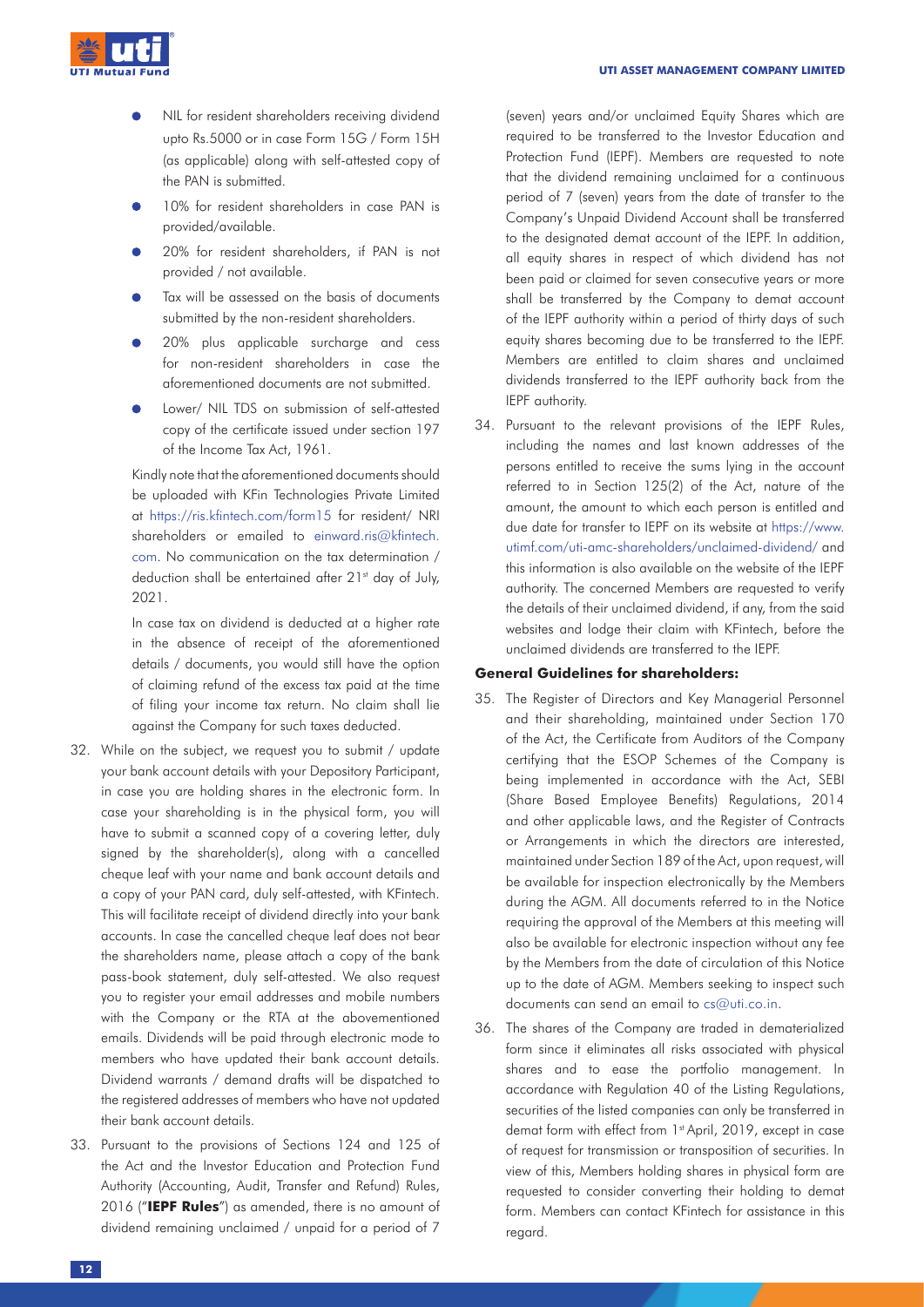#### **UTI ASSET MANAGEMENT COMPANY LIMITED**



- 37. Members holding shares in electronic form are requested to register / update their postal address, email addresses, telephone/ mobile numbers, Permanent Account Number (PAN), mandates, nominations, power of attorney, bank details such as name of the bank and branch details, bank account number, MICR code, IFSC code, etc., to their Depository Participants, with whom they are maintaining their Demat accounts and Members holding shares in physical form are requested to register / update these details with the Registrar and Transfer Agent i.e. KFintech, by sending an email to einward.ris@kfintech.com.
- 38. Further, Members are also requested to note that SEBI, *vide* its circular no. SEBI/HO/MIRSD/RTAMB/CIR/P/2020/166 dated 7<sup>th</sup> September, 2020, has fixed 31<sup>st</sup> March, 2021 as the cut-off date for re-lodgement of physical share transfer requests and has stipulated that such transferred shares shall be issued only in demat mode.
- 39. SEBI pursuant to its circular no. SEBI/HO/MIRSD/DOP1/  $CIR/P/2018/73$  dated  $20<sup>th</sup>$  April, 2018, with a view to support the SEBI's initiative, the Members are requested to furnish the details of PAN and bank account to KFintech. Further, SEBI has also mandated the submission of PAN by every participant in securities market. Members holding shares in electronic form are therefore, requested to submit their PAN to their Depository Participants with whom they are maintaining their demat accounts.
- 40. In accordance with the provisions of Section 72 of the Act, the Members may avail the facility for making nomination in respect of the shares held by them. In case any Member has yet not registered the details of their nominee, the same may be done by submitting the details in requisite form to their DPs in case the shares are held in electronic form and to KFintech / the Company in case the shares are held in physical form.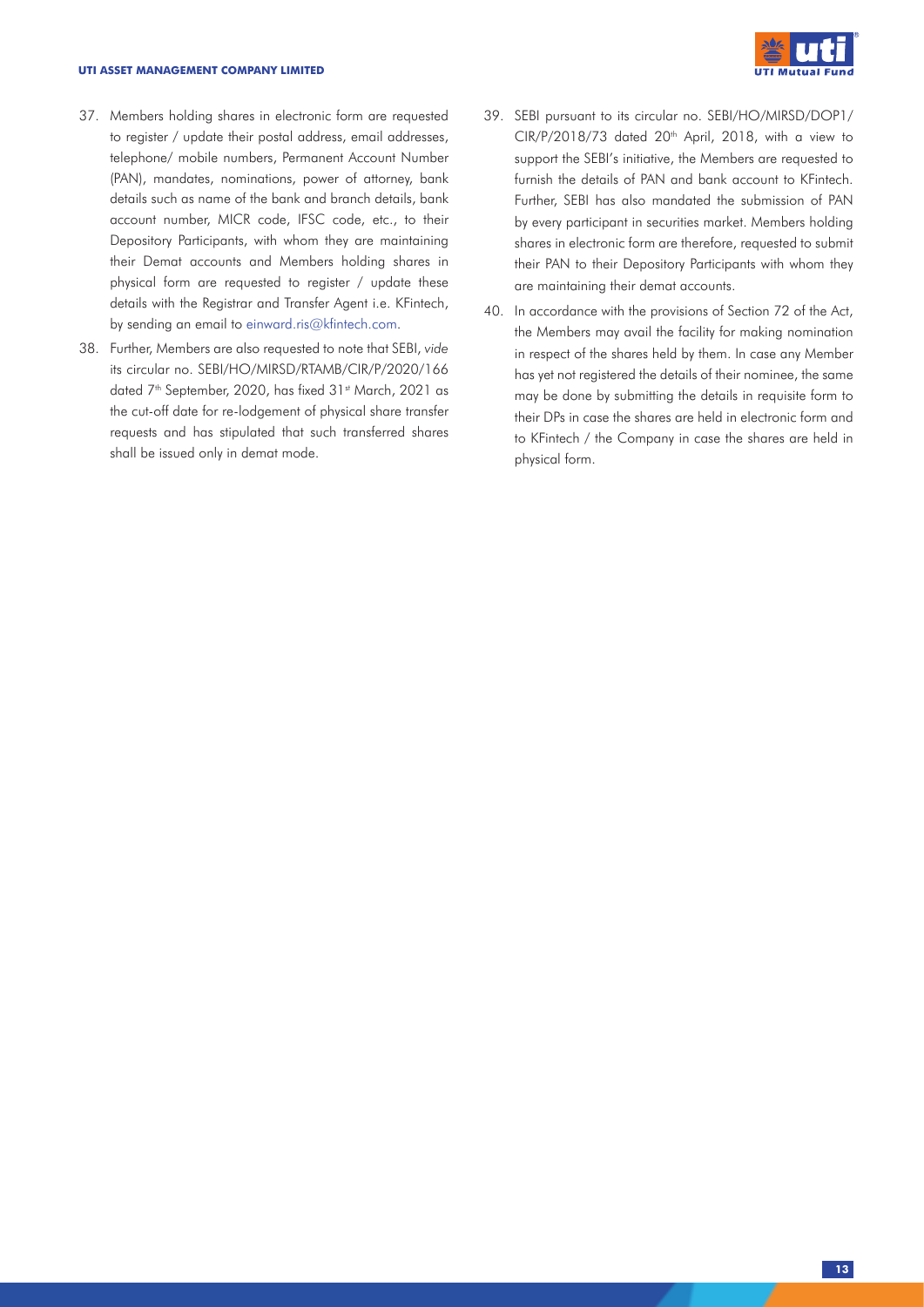

### **EXPLANATORY STATEMENTS:**

# **As required under Section 102 of the Companies Act, 2013, the explanatory statement setting out all material facts relating to the Businesses mentioned in the accompanying Notice is as under:**

#### **Item No. 3**

The Comptroller and Auditor General of India ("**CAG**") had appointed M/s. G. D. Apte & Co., Chartered Accountants, (FRN: 100515W) as statutory auditors of the Company for FY 2020- 21. Accordingly, pursuant to Section 139 (5) of the Companies Act, 2013 (the "**Act**"), M/s. G D Apte & Co. will hold office till the conclusion of this 18<sup>th</sup> Annual General Meeting ("AGM") of the Company.

Subsequent to the listing of equity shares of the Company on National Stock Exchange of India Limited and BSE Limited on 12<sup>th</sup> October, 2020, the statutory auditors would not be appointed by the CAG. Accordingly, as per the provisions of the Act, the members of the Company would appoint the statutory auditors based on the recommendation of the Board of Directors (the "**Board**").

The Board has, based on the recommendation of the Audit Committee (the "**Committee**"), proposed the appointment of M/s. B S R & Co. LLP, Chartered Accountants, (FRN: 101248W/ W-100022), as statutory auditors of the Company for a period of 5 (five) years from the conclusion of this AGM till the conclusion of the 23rd Annual General Meeting of the Company in accordance with the provisions of Companies Act, 2013.

Based on the recommendation of the Committee, the Board has also recommended the remuneration of Rs. 43,00,000.00/- to M/s. B S R & Co. LLP, Chartered Accountants for the first financial year i.e. 2021-22 excluding GST and out of pocket expenses. Pursuant to the provisions of the Act, the Board / Committee may be authorised to alter and vary the terms and conditions of appointment, including the remuneration as may be mutually agreed with the statutory auditors. The fees paid to the previous auditors i.e. M/s. G. D. Apte & Co., Chartered Accountants, (FRN: 100515W) was Rs. 37,00,000/- for conducting the statutory audit for financial year 2020-21.

Before recommending their appointment and remuneration, the Board considered various parameters like experience in statutory audit of asset management companies, experience of the audit engagement team, experience of working with capital market regulator, audit approach and methodology, usage of audit tools, commitment to timelines etc. and found M/s. B S R & Co. LLP to be best suited to handle the scale and diversity associated with the audit of the financial statements of the Company. The selection of the Statutory Auditor was done based on 'Techno-Commercial Evaluation'.

M/s. B S R & Co. LLP was constituted on 27<sup>th</sup> March, 1990 having firm registration no. as 101248W. It was converted into limited liability partnership i.e. M/s. B S R & Co. LLP on 14<sup>th</sup> October, 2013 thereby having a new firm registration no. 101248W/W-100022. The registered office of the firm is at 14<sup>th</sup> Floor, Central B Wing and North C Wing, Nesco IT Park 4, Nesco Center,

Western Express Highway, Goregaon (East), Mumbai - 400063.

M/s. B S R & Co. LLP is a member entity of B S R & Affiliates, a network registered with the Institute of Chartered Accountants of India. The other entities which are part of the B S R & Affiliates include B S R & Associates LLP, B S R & Company, B S R and Co, B S R and Associates, B S R and Company, B S S R & Co and B B S R & Co.

M/s. B S R & Co. LLP is registered in Mumbai, Gurgaon, Bangalore, Kolkata, Hyderabad, Pune, Chennai, Chandigarh, Ahmedabad, Vadodara, Noida, Jaipur and Kochi.

M/s. B S R & Co. LLP have an experienced and competent team of professionals with substantial exposure in the audit of asset management and mutual fund.

M/s. B S R & Co. LLP have given their consent to act as the statutory auditors of the Company and have confirmed that they are not disqualified from being appointed and the said appointment, if made, will be in accordance with the conditions prescribed under the Act.

None of the Directors, Key Managerial Personnel and their relatives are, in any way, concerned or interested, financially or otherwise in the resolution set out at Item No. 3 of the Notice.

The Board of Directors recommends the ordinary resolution as set out in Item No. 3 for your approval.

### **Item No. 4**

The Board of Directors had appointed Mr. Edward Cage Bernard (DIN: 08243277) as an Additional Director of the Company with effect from 1st October, 2018 and his appointment was regularised pursuant to the resolution of shareholders at the Annual General Meeting held on 22<sup>nd</sup> August, 2019.

The Company has received a letter from T Rowe Price International Ltd holding 23.00% of shares, nominating Mr. Edward Cage Bernard (DIN: 08243277) as Director on the Board of the Company in exercise of its right under article 129 of the articles of association of the Company. Pursuant to the recommendation of the Nomination and Remuneration Committee, the Board of Directors of the Company at their meeting held on  $7<sup>th</sup>$  June, 2021 and 30<sup>th</sup> June, 2021, recommended the appointment of Mr. Edward Cage Bernard (DIN: 08243277) as a Nominee Director (Non–Executive) of the Company, who shall be liable to retire by rotation, to the shareholders for their approval at the ensuing Annual General Meeting.

Mr. Edward Cage Bernard (DIN: 08243277) holds a B.A. degree in Religious Studies from Brown University and an MBA degree in finance from New York University Leonard N. Stern School of Business. Prior to joining our Company, he was associated with the TRP group as a vice chairman, T Rowe Price Group Inc as a director on the board and as a member of the firms Management Committee. Currently, he is also associated with T Rowe Price Group Inc as a senior advisor.

Mr. Edward Cage Bernard (DIN: 08243277) is not disqualified from being appointed as a Director in terms of Section 164 of the Companies Act, 2013 (the **"Act"**)and has given his consent to act as a Director. He is not debarred from holding the office of Director pursuant to any order issued by the Securities and Exchange Board of India or any other authority.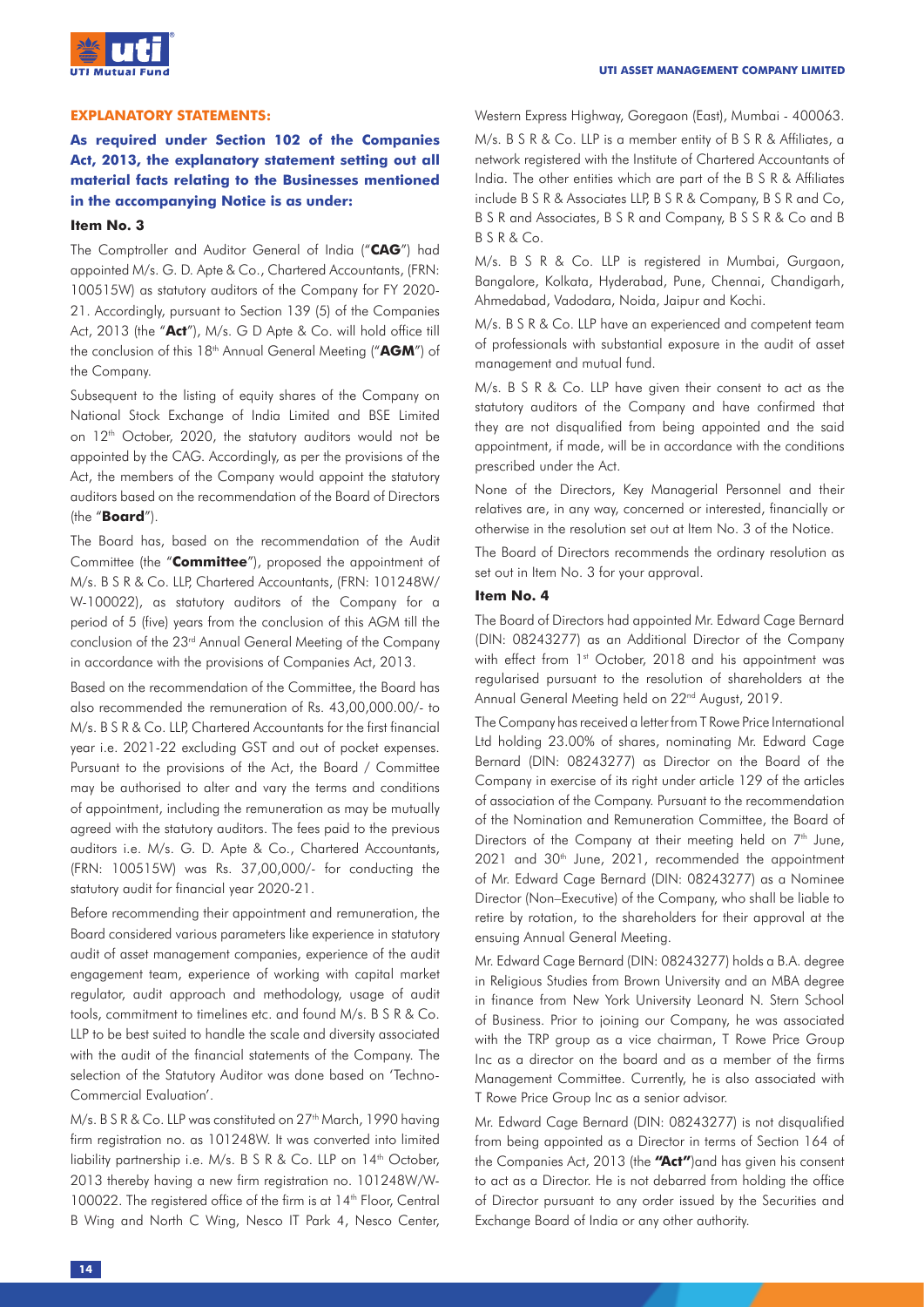

Save and except Mr. Edward Cage Bernard (DIN: 08243277) and his relatives to the extent of their shareholding interest, if any, in the Company, none of the other Directors, Key Managerial Personnel of the Company and their relatives are, in any way, concerned or interested, financially or otherwise, in the Resolution set out at Item No. 4 of the Notice.

Pursuant to the provisions of Section 152 of the Act, the Directors shall be appointed by the Company at the general meeting.

The Board recommends the Ordinary Resolution set out at Item No. 4 of the Notice for approval of the members.

# **Item No. 5**

The Company has received a letter from Punjab National Bank, holding 15.24% of equity shares, nominating Mr. Sanjay Varshneya (DIN: 08161701) as Director on the Board of the Company in exercise of its right under article 129 of the articles of association of the Company. Pursuant to the recommendation of the Nomination and Remuneration Committee, the Board of Directors had, at its meetings held on  $7<sup>th</sup>$  June, 2021 and 30<sup>th</sup> June, 2021, approved the appointment of Mr. Sanjay Varshneya as a Nominee Director of the Company, who shall be liable to retire by rotation and the appointment shall be effective post approval of shareholders at this Annual General Meeting.

Mr. Sanjay Varshneya (DIN: 08161701) holds a master's degree in science specialising in Physics and is a CAIIB. He is currently the General Manager Treasury Division at Punjab National Bank and has been working with the Bank for the last 19 years. He has a rich experience in the treasury operations of over 11 years. In his earlier roles at the Bank, he was leading as Branch Head and Circle Head. He is an accomplished finance professional with over 30 years of demonstrated history of work experience in banking industry. He is an exceptional leader, expert at interpersonal communications and people management, problem-solver and craving to perform under challenging environments.

Mr. Sanjay Varshneya (DIN: 08161701) is not disqualified from being appointed as a Director in terms of Section 164 of the Companies Act, 2013 (the **"Act"**) and has given his consent to act as a Director. Mr. Sanjay Varshneya is not debarred from holding the office of Director pursuant to any order issued by the Securities and Exchange Board of India or any other authority.

As required under Section 160 of the Act, the Company has received a notice from a member proposing the candidature of Mr. Sanjay Varshneya for appointment.

Save and except Mr. Sanjay Varshneya (DIN: 08161701) and his relatives to the extent of their shareholding interest, if any, in the Company, none of the other Directors, Key Managerial Personnel of the Company and their relatives are, in any way, concerned or interested, financially or otherwise, in the Resolution set out at Item No. 5 of the Notice.

The Board recommends the Ordinary Resolution set out at Item No. 5 of the Notice for approval of the members.

### **Item No. 6**

Mr. Deepak Kumar Chatterjee (DIN: 03379600) was appointed as an Independent Director of the Company with effect from  $25<sup>th</sup>$  September, 2018 by the shareholders at the  $15<sup>th</sup>$  Annual General Meeting until the conclusion of the Annual General Meeting to be held in the calendar year 2021, not liable to retire by rotation. Accordingly, the said tenure of Mr. Deepak Kumar Chatterjee (DIN: 03379600) as an independent director will be concluded at the ensuing Annual General Meeting.

The Nomination & Remuneration Committee had, in its meeting held on 21<sup>st</sup> April, 2021 evaluated the performance of Mr. Deepak Kumar Chatterjee (DIN: 03379600) as per the policy of the Company and unanimously recommended to the Board of Directors to re-appoint Mr. Deepak Kumar Chatterjee as an independent director for another term of 5 (five) years after the expiry of his existing term at this Annual General Meeting. The Board of Directors had also, in its meeting held on  $7<sup>th</sup>$  June, 2021, approved his re-appointment for another term of 5 (five) years after the expiry of his existing term in this Annual General Meeting.

Mr. Deepak Kumar Chatterjee (DIN: 03379600) holds a B.Sc. (Honours) degree in Physics from University of Delhi, an M.Sc. degree in Agricultural Physics from Indian Agricultural Research Institute, New Delhi and MBA degree from University of Delhi. He is also a certificated associate of the Indian Institute of Bankers. Prior to joining our Company, he was associated with SBI Funds Management Private Limited as the managing director and chief executive officer and SBI Capital Markets Limited as Executive Vice President. He was also associated with IIFCL Projects Limited as its chief executive officer and IIFCL Asset Management Company Limited as a director.

As required under Section 160 of the Companies Act, 2013 ("**Act**"), the Company has received a notice from a member proposing the candidature of Mr. Deepak Kumar Chatterjee for re-appointment.

Mr. Deepak Kumar Chatterjee (DIN: 03379600) is not disqualified from being appointed as a Director in terms of Section 164 of the Act and has given his consent to act as a Director. The Company has received a declaration from Mr. Deepak Kumar Chatterjee (DIN: 03379600) to the effect that he meets the criteria of independence as provided in Section 149 (6) of the Act and Regulation 16 (1) (b) of the Securities and Exchange Board of India (Listing Obligations and Disclosure Requirements) Regulations, 2015 and SEBI (Mutual Funds) Regulation. Mr. Deepak Kumar Chatterjee (DIN: 03379600) is not debarred from holding the office of Director pursuant to any order issued by the Securities and Exchange Board of India or any other authority.

In the opinion of the Board, Mr. Deepak Kumar Chatterjee (DIN: 03379600) fulfils the conditions for appointment as an Independent Director as specified in the Act and Listing Regulations and he is independent of the management.

Save and except Mr. Deepak Kumar Chatterjee (DIN: 03379600) and his relatives to the extent of their shareholding interest, if any, in the Company, none of the other Directors, Key Managerial Personnel of the Company and their relatives are, in any way, concerned or interested, financially or otherwise, in the Resolution set out at Item No. 6 of the Notice.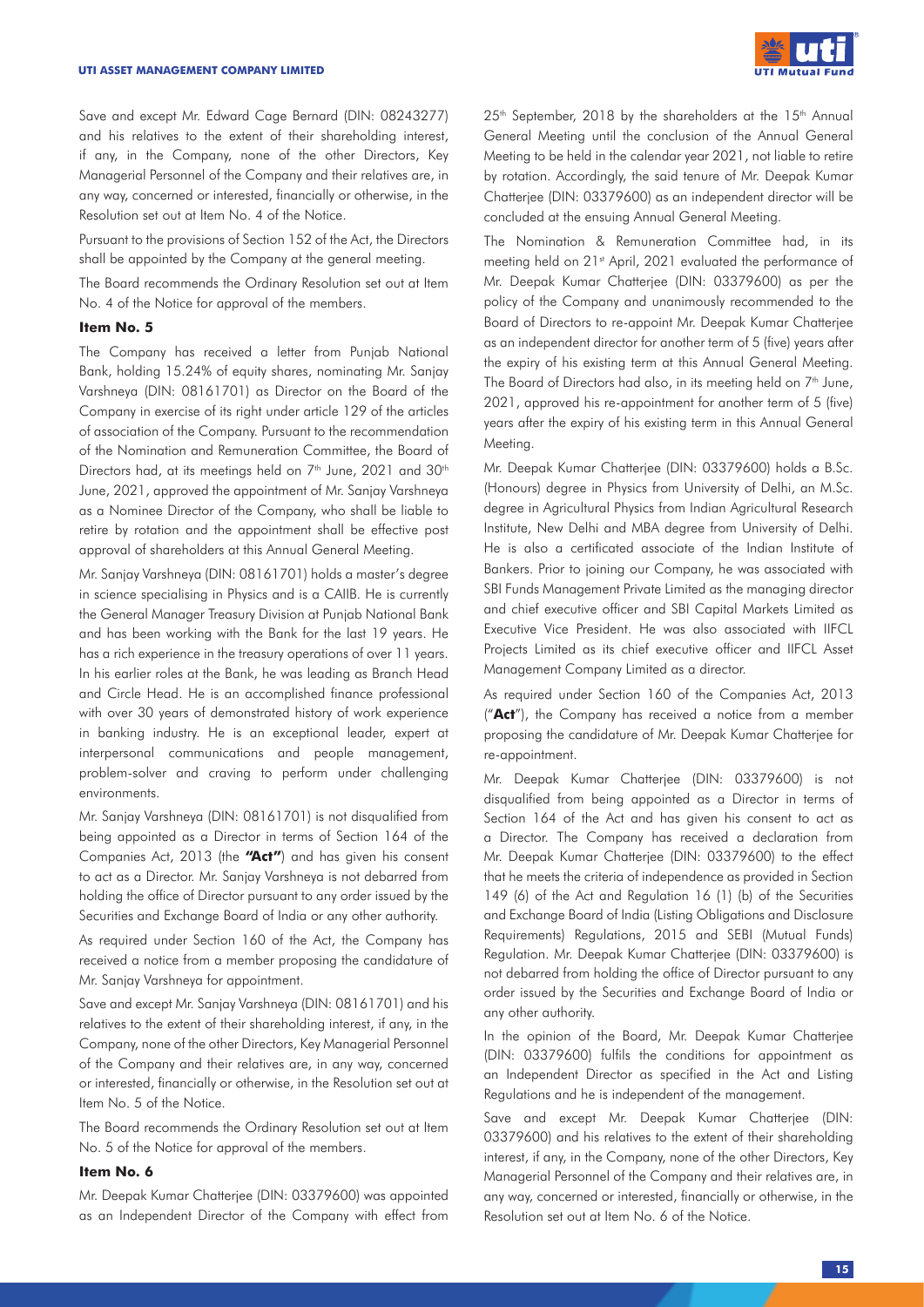

Pursuant to the provisions of Section 149 of the Act, an independent director shall hold office for a term up to five consecutive years on the Board of a company, but shall be eligible for reappointment on passing of a special resolution by the company.

The Board recommends the Special Resolution set out at Item No. 6 of the Notice for approval of the members.

### **Items No. 7 and 9**

The purpose of the UTI AMC Employee Stock Option Scheme-2007 ("**ESOP Scheme**") is to attract, retain and motivate the Company's and its subsidiary companies' employees whose present and potential contributions are important to the success of the Company, by offering them an opportunity to participate in the Company's future and also acquire a proprietary interest in the Company by award of options.

Therefore, based on the approval of the nomination and remuneration committee ("**NRC**") and board of directors of the Company ("**Board**"), approval of the members, is sought to extend similar or equivalent benefits of the ESOP Scheme to the employees of the subsidiaries of the Company.

As per Regulation 12 of Securities and Exchange Board of India (Share Based Employee Benefits) Regulations, 2014 ("**SEBI SBEB Regulations**") no company shall make any fresh grant which involves allotment or transfer of shares to its employees under any schemes formulated prior to its IPO and prior to the listing of its equity shares ("**Pre-IPO scheme**") unless:

- (i) Such Pre-IPO scheme is in conformity with these regulations; and
- (ii) Such Pre-IPO scheme is ratified by its shareholders subsequent to the IPO.

Further, as per proviso to Regulation 12(1) of the SEBI SBEB Regulations, the ratification under clause (ii) may be done any time prior to grant of new options or allotment of shares under such Pre-IPO Scheme.

The members of the Company had approved the ESOP Scheme in the annual general meeting of the Company held on  $18<sup>th</sup>$ September, 2007 and further amendments were approved at the extra ordinary general meeting of the Company held on 20<sup>th</sup> December, 2007 and 16<sup>th</sup> December, 2019 respectively. The aggregate number of stock options that can be granted under the ESOP Scheme is 76,07,235 equity shares of Rs. 10 (including all options that vested and exercised). Each stock option granted under the ESOP Scheme is convertible into one equity share of the Company. The total number of options available for grant now is 41,67,706.

It is confirmed that the ESOP Scheme is in conformity with SEBI SBEB Regulations.

The NRC and the Board have approved the ratification and recommended to the members of the Company for ratification of the ESOP Scheme pursuant to Regulation 12 of SEBI SBEB Regulations.

The details of ESOP Scheme as per the SEBI Circular no. CIR/ CFD/POLICY CELL/2/2015 dated 16<sup>th</sup> June, 2015 is as follows:

## **(a) Brief description of the ESOP Scheme:**

The Company approved the ESOP Scheme in the annual general meeting of the Company held on 18<sup>th</sup> September, 2007 and further amendments were approved at the extra ordinary general meeting of the Company held on 20<sup>th</sup> December, 2007 and 16<sup>th</sup> December, 2019 respectively.

The key objectives of the ESOP Scheme are to:

- (i) Attract fresh talent from the industry and retain and motivate talented and critical Employees to perform better;
- (ii) Reward performing Employees with stock options and additional stock options; and
- (iii) Encourage Employees to participate in the growth of the Company and thereby achieve a greater value for their shareholding in the Company.

# **(b) Total number of options to be granted under the Scheme:**

The shareholders of the Company, by the resolution passed at the annual general meeting held on 18<sup>th</sup> September, 2007 and further amendments were approved at the extra ordinary general meeting of the Company held on 20<sup>th</sup> December, 2007 and 16<sup>th</sup> December, 2019 respectively, have consented to the issuance of such number of Options, in one or more tranches, under one or more employee stock option schemes, such that the total number of Shares to be issued pursuant to exercise of such Options shall not exceed (in aggregate) 6% of the aggregate of the issued Shares of the Company. The ESOP Scheme would be for a total of 76,07,235 shares of Rs. 10 each. The total number of options available for grant now is 41,67,706.

# **(c) Identification of classes of employees entitled to participate and be beneficiaries in the Scheme:**

All Employees are eligible for participation in the ESOP Scheme. "Employee" means (i) a permanent employee of the Company has been working in India or outside India; (ii) a director of the Company, whether a whole time director or not but excluding an independent director; or (iii) an employee as defined in (i) or (ii) above of a subsidiary, in India or out of India, of the Company, but does not include:

- (a) an Employee who is a promoter or a person belonging to the promoter group; or
- (b) a director who either himself or through his relative or through any body corporate, directly or indirectly, holds more than ten per cent of the outstanding equity shares of the Company.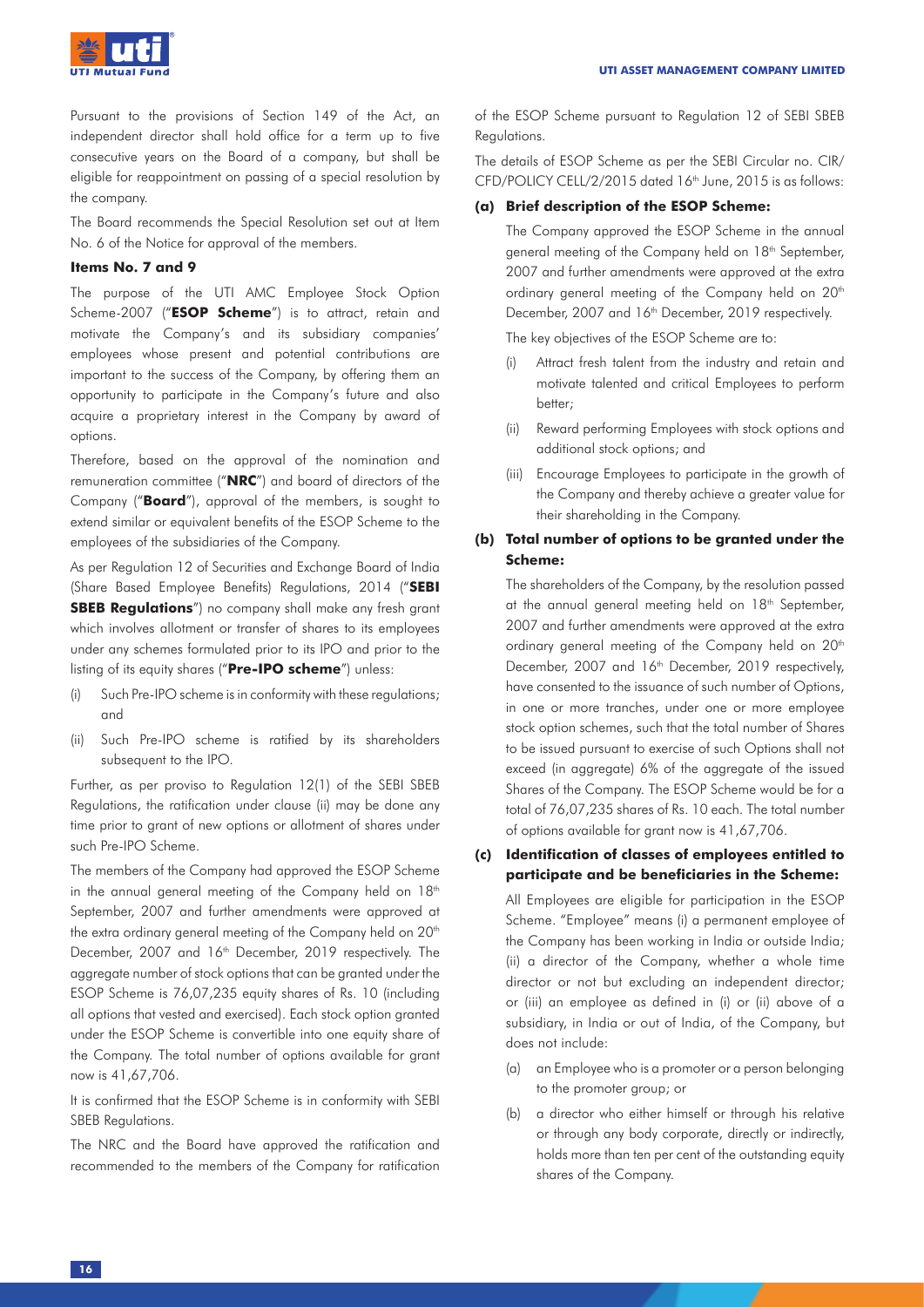A Director, who either by himself or through his relative or through any body corporate, directly or indirectly, holds more than 10% of the outstanding Shares of the Company or the successor company; shall not be eligible to participate in the ESOP Scheme.

## **(d) Requirements of vesting and period of vesting:**

The vesting of the Options would be subjected to continued employment of the employee and upon compliance with the terms of the ESOP Scheme. The exact vesting schedule and conditions applicable to each Grant shall be determined by the Board of Directors or the Compensation Committee, from time to time.

# **(e) Maximum period (subject to regulation 18(1) of the regulations) within which the options shall be vested:**

The vesting of an Option shall commence from the date of grant and shall not be earlier than one year from the date of grant of such Option, or as may be determined by the Board or the Compensation Committee, up to maximum of four years from the date of grant of such Option.

# **(f) Exercise Price or Pricing Formula:**

The exercise price shall be –

- (i) the fair market value of the Shares as on the grant date determined in accordance with the report of an independent valuer.
- (ii) in case the Shares of the Company are listed on a recognized stock exchange, the Exercise Price shall be the closing price on the recognized stock exchange with the highest trading volume as on the day prior to the Grant Date.

However, in both the above situation, the Compensation Committee may determine the Exercise Price, as it may consider appropriate from time to time, subject to compliance with the provisions of the SEBI SBEB Regulations.

## **(g) Exercise period and process of exercise:**

For the purpose of accepting application for exercise, the Compensation Committee may prescribe exercise window(s) comprising such period of time and with such frequency as may be thought fit within the exercise period. Subject to approval of the resolution for amendments to the ESOP Scheme (item no. 8), the Exercise Period of the Options will commence from the Vesting Date and shall not exceed a period of 3 (three) years for the Options granted in 2019 and 5 (five) years for the Options granted subsequently. In the event of retirement or an early retirement of an employee specifically approved by the Company, the vested options may be exercised by the employee immediately after, but in no event later than 5 (five) years, for the options granted in subsequent years, from the date of the employee's retirement or the normal exercise period of the vesting, whichever is earlier.

However, the applicable exercise period may vary depending on circumstances such as retirement, resignation, permanent disablement or abandonment of service.

In the event an employee wishes to exercise his vested Options, such employee shall make an application to the Company for issue of shares against the vested Options in the manner prescribed by the Company on its website at the relevant time. This application should be made after the vesting date within the exercise period.

# **(h) Appraisal process for determining the eligibility of employees for the Scheme:**

The Compensation Committee shall periodically recommend the names of employees for the purposes of grant of Options under the ESOP Scheme. This shall be based on the performance, capability and criticality of the employee and his/her tenure of employment in the Company.

# **(i) Maximum number of options, to be issued per employee and in aggregate:**

The number of Options that would be issued to an employee under the ESOP Scheme or any plan issued thereunder, would be determined by the Board of Directors of the Company or the Compensation Committee. The shareholders of the Company by the resolution passed at the annual general meeting held on 18<sup>th</sup> September, 2007 and further amendments were approved at the extra ordinary general meeting of the Company held on 20<sup>th</sup> December, 2007 and 16<sup>th</sup> December, 2019 respectively, have consented to the issuance of such number of Options, in one or more tranches, under one or more employee stock option schemes, which upon conversion could result in the issue of such number of Shares not exceeding in aggregate 6% (six percent) of the aggregate of the number of issued equity shares of the Company, from time to time. The ESOP Scheme would be for a total of 76,07,235 shares of Rs. 10 each.

# **(j) Maximum quantum of benefits to be provided per employee under the Scheme:**

Maximum benefit shall refer to the maximum number of options that may be issued per employee.

# **(k) Whether the Scheme is to be implemented and administered directly by the company or through a trust:**

The ESOP Scheme or any plan issued thereunder shall be implemented and administered directly by the Company. The shareholders of the Company, by the resolution passed at the annual general meeting held on 18<sup>th</sup> September, 2007 and further amendments were approved at the extra ordinary general meeting of the Company held on 20<sup>th</sup> December, 2007 and 16<sup>th</sup> December, 2019 respectively, have consented to the issuance of such number of Options, in one or more tranches, under one or more employee stock option schemes, such that the total number of Shares to be issued pursuant to exercise of such Options shall not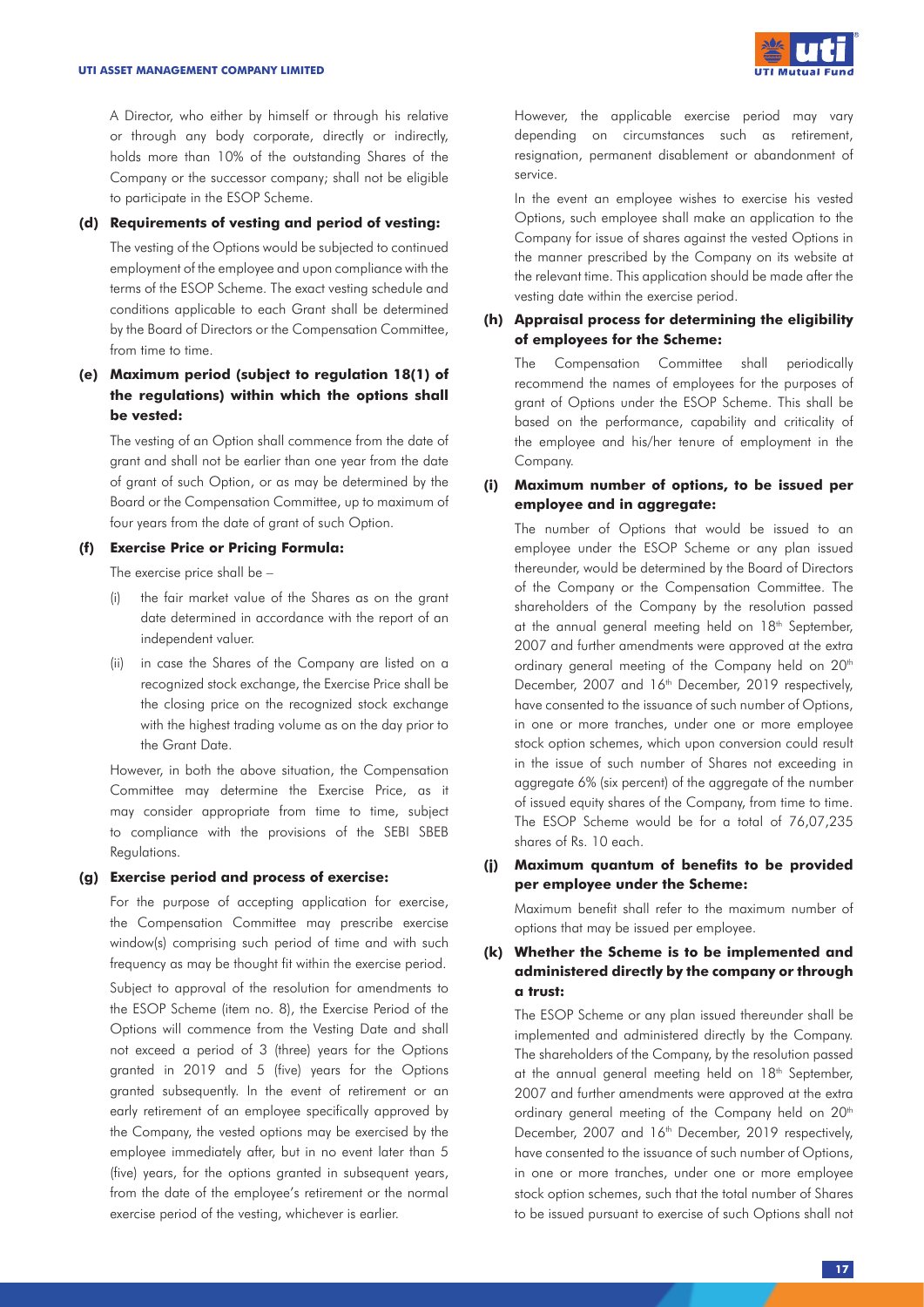

exceed (in aggregate) 6% of the aggregate of the issued Shares of the Company. The ESOP Scheme would be for a total of 76,07,235 shares of Rs. 10 each. Other than the above, no new Shares are proposed to be granted under the ESOP Scheme.

**(l) Whether the Scheme involves new issue of shares by the company or secondary acquisition by the trust or both:**

The ESOP Scheme contemplates new issuance of shares of the Company.

**(m) The amount of loan to be provided for implementation of the Scheme by the Company to the Trust, its tenure, utilization, repayment terms, etc.:**

Not applicable as the ESOP Scheme is not being implemented through a Trust.

**(n) Maximum percentage of secondary acquisition (subject to limits specified under the regulations) that can be made by the trust for the purposes of the Scheme:**

Not applicable as the ESOP Scheme is not being implemented through a Trust.

### **(o) Disclosure and accounting policies:**

The Company shall comply with the applicable disclosure, accounting policies and accounting standards, prescribed under Regulation 15 of the SEBI SBEB Regulations and other applicable law.

# **(p) Statement to the effect that the company shall conform to the accounting policies specified in regulation 15:**

The Company shall conform to the accounting policies specified in Regulation 15 of SEBI (SBEB) Regulations, 2014.

# **(q) The method which the Company shall use to value its options:**

The Company will use Fair Market Value for accounting in relation to the Options.

The Company will follow SEBI SBEB guidelines for Accounting or any other guidelines as specified under applicable law.

The Board recommends the Special Resolution set out at Item No.7 and 9 of the Notice for approval of the members.

None of the directors and key managerial personnel or their relatives or any other officials of the Company is in any way, financially or otherwise, concerned or interested in the resolution, except to the extent of their shareholding in the Company and to the extent they may be granted options under the ESOP Scheme.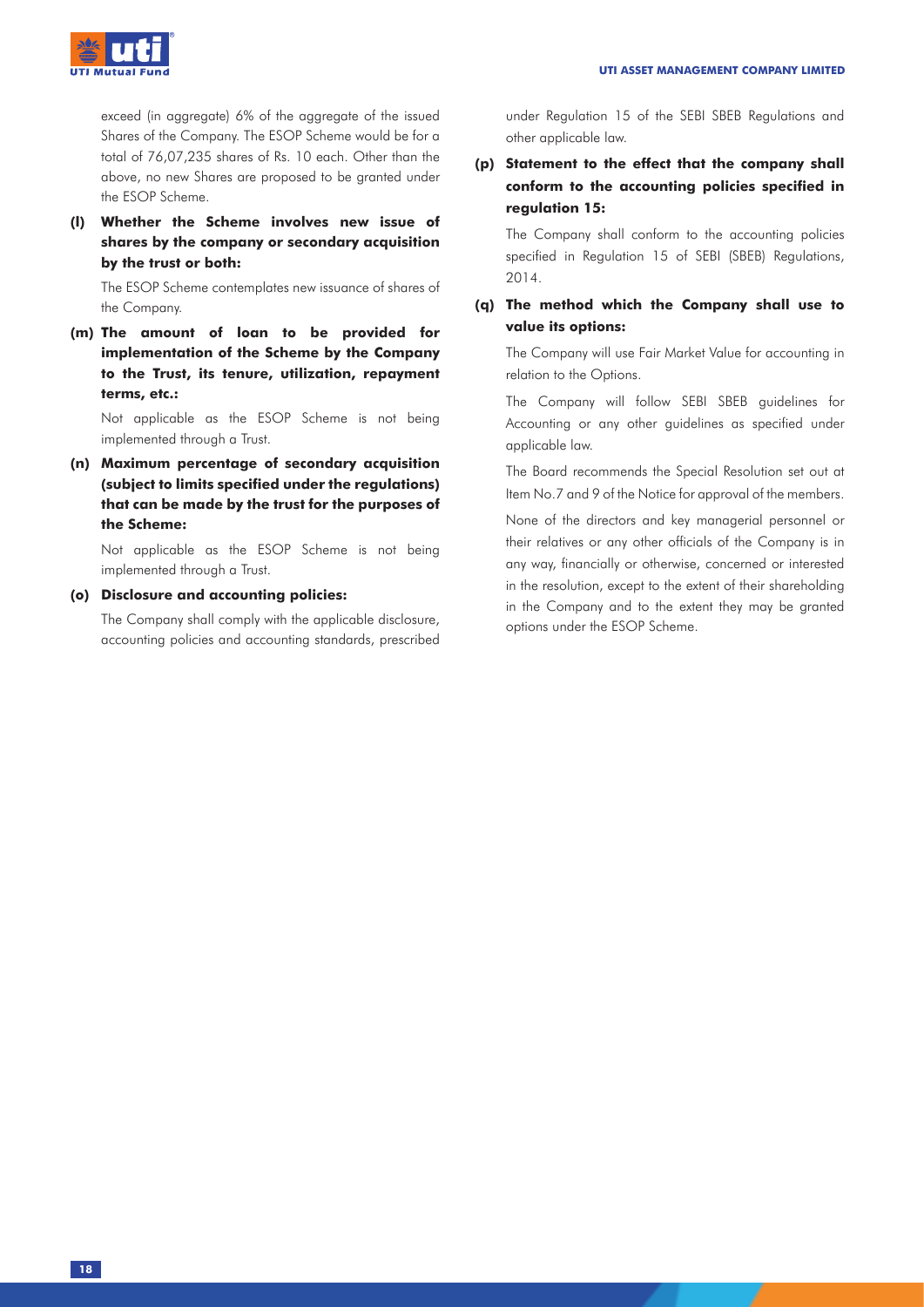

#### **Item No. 8**

Based on the recommendations and approval of the nomination and remuneration committee, approval of the Board, subject to approval of the members, it is proposed that the UTI AMC Employee Stock Option Scheme-2007 ("**ESOP Scheme**") be amended.

The Resolutions contained at Item no. 8 seek to obtain the members' approval to authorize the Board to amend the ESOP Scheme and do all such acts, matters, deeds and things and to take all steps and do all things and give such directions as may be required, necessary, expedient, incidental or desirable for giving effect to the amendment of the ESOP Scheme.

A statement of disclosure as required under Section 62(1)(b) of the Companies Act, 2013 ("**Act**") read with Rule 12 of Companies (Share Capital and Debentures) Rules, 2014 ("**Rules**") and the Securities and Exchange Board of India (Share Based Employee Benefits) Regulations, 2014 ("**SEBI SBEB Regulations**") are as under:

| No. | <b>Particulars</b>                                                     | <b>ESOP Scheme</b>                                                                                                                                                                                                                                                                                                                                                                                                                                                                                                                                                    |  |  |
|-----|------------------------------------------------------------------------|-----------------------------------------------------------------------------------------------------------------------------------------------------------------------------------------------------------------------------------------------------------------------------------------------------------------------------------------------------------------------------------------------------------------------------------------------------------------------------------------------------------------------------------------------------------------------|--|--|
| 1.  | Variation of terms of the                                              | Increase the exercise period:                                                                                                                                                                                                                                                                                                                                                                                                                                                                                                                                         |  |  |
|     | <b>ESOP</b> Scheme                                                     | The current clause 8 (a) and (b) of the ESOP Scheme is reproduced below:                                                                                                                                                                                                                                                                                                                                                                                                                                                                                              |  |  |
|     |                                                                        | "(a) As may be determined by the Compensation Committee and in any case not later than 3<br>(three) years from the date of each Vesting of Options.                                                                                                                                                                                                                                                                                                                                                                                                                   |  |  |
|     |                                                                        | (b) In the event of retirement or an early retirement of an Employee specifically approved by the<br>Company, the Vested Options may be Exercised by the Employee immediately after, but in no event<br>later than 3 (three) years from the date of the Employee's retirement or the normal Exercise Period<br>of the Vesting, whichever is earlier. Vested Options not Exercised within the aforementioned period,<br>shall lapse upon the expiry of the period specified herein."                                                                                   |  |  |
|     |                                                                        | Clause 8 (a) and (b) of the ESOP Scheme is proposed to be amended as stated below:                                                                                                                                                                                                                                                                                                                                                                                                                                                                                    |  |  |
|     |                                                                        | "(a) As may be determined by the Compensation Committee and in any case not later than 3<br>(three) years from the date of each Vesting of Options for the options granted in 2019. The<br>exercise period for subsequent grants shall not be later than 5 (five) years from the date of each<br>Vesting of Options.                                                                                                                                                                                                                                                  |  |  |
|     |                                                                        | (b) In the event of retirement or an early retirement of an Employee specifically approved by the<br>Company, the Vested Options may be Exercised by the Employee immediately after, but in no event<br>later than 3 (three) years (for 2019 grants) and 5 (five) years (for options granted in subsequent<br>years) from the date of the Employee's retirement or the normal Exercise Period of the Vesting,<br>whichever is earlier. Vested Options not Exercised within the aforementioned period, shall lapse<br>upon the expiry of the period specified herein." |  |  |
|     |                                                                        | The proposed amendments are not prejudicial/ detrimental to the interests of the option holders.                                                                                                                                                                                                                                                                                                                                                                                                                                                                      |  |  |
| 2.  | Rationale of the variation<br>of the ESOP Scheme                       | To provide additional time to the employees to exercise the vested options.                                                                                                                                                                                                                                                                                                                                                                                                                                                                                           |  |  |
| 3.  | Details of the employees<br>who are beneficiaries of<br>such variation | The beneficiaries of such variation are the 'employees' as defined in the ESOP Scheme and<br>who will be granted options subsequently.                                                                                                                                                                                                                                                                                                                                                                                                                                |  |  |

The Board recommends the Special Resolutions set out at Item No.8 of the Notice for approval of the members.

None of the directors and key managerial personnel or their relatives or any other officials of the Company is in any way, financially or otherwise, concerned or interested in the resolution, except to the extent of their shareholding in the Company and to the extent they may be granted options under the ESOP Scheme.